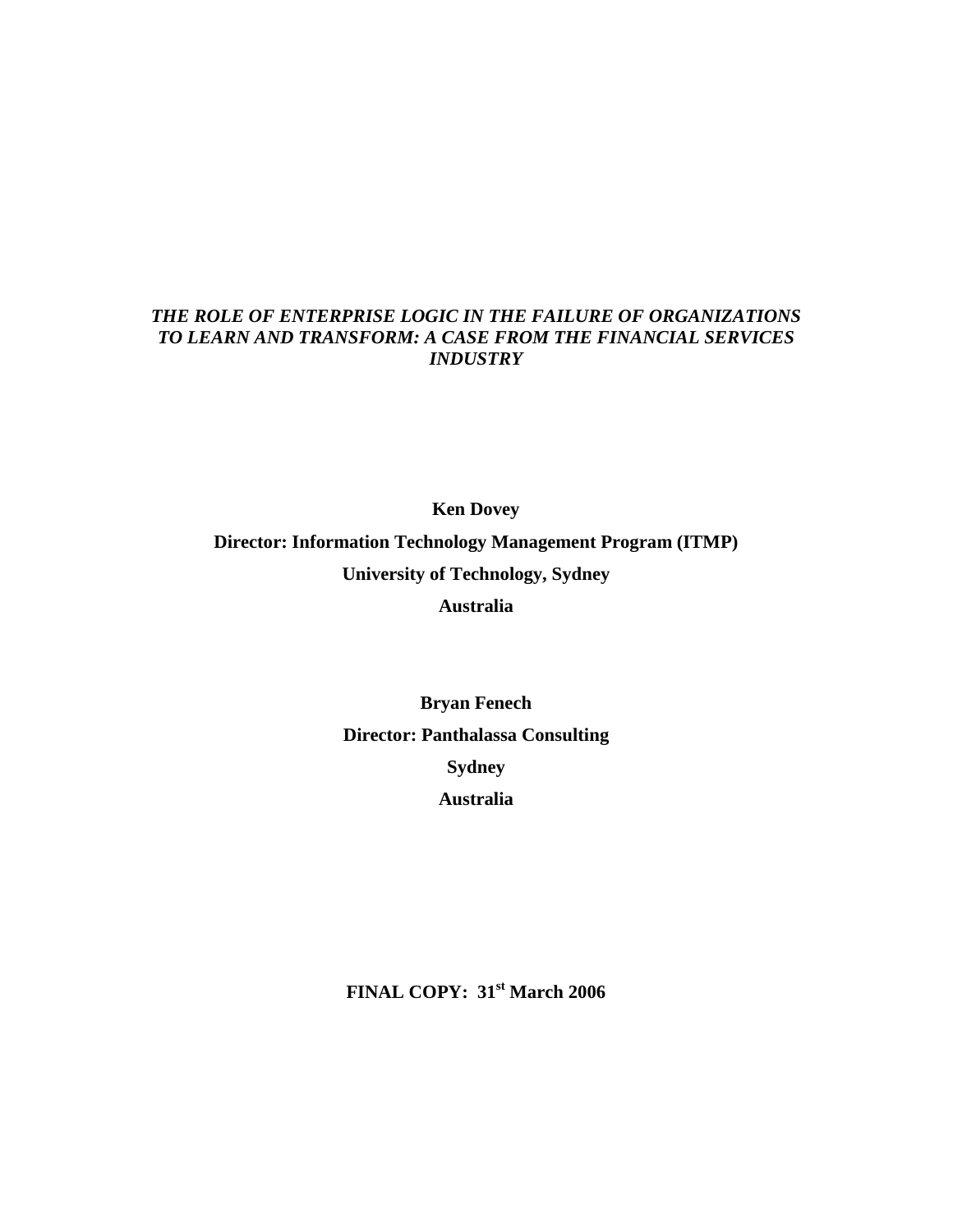### **Abstract**

Dramatic changes in the global business environment over recent decades are foregrounding the need for new competitive strategies by organizations. The recognition that success in the era of knowledge capitalism depends upon the creative productivity of knowledge workers is focusing attention on the forms of intangible capital – in particular, social capital and morale capital – that underpin creativity, learning and innovation as sources of competitive advantage. In this paper, we argue that many organizations are failing to execute mission-critical change because their leaders fail to comprehend how such change is inhibited by the 'enterprise logic' of the organization. Through the case of an Australian financial services company, we show that the functional hierarchical structure - that underpins the prevailing enterprise logic and is still a characteristic of most large organizations – has embedded in it the strategic intention of managerial control. We argue that this, in addition to other features of the rational-legal culture perpetuated by this structural form, effectively prevents the execution of innovative competitive strategies based upon the generation and leveraging of crucial intangible capital resources. The key implication of our findings is the need for leaders to envision and develop a form of enterprise logic that is predicated on new structural forms that encompass the principles of co-ownership, lateral power relations, and distributed power bases.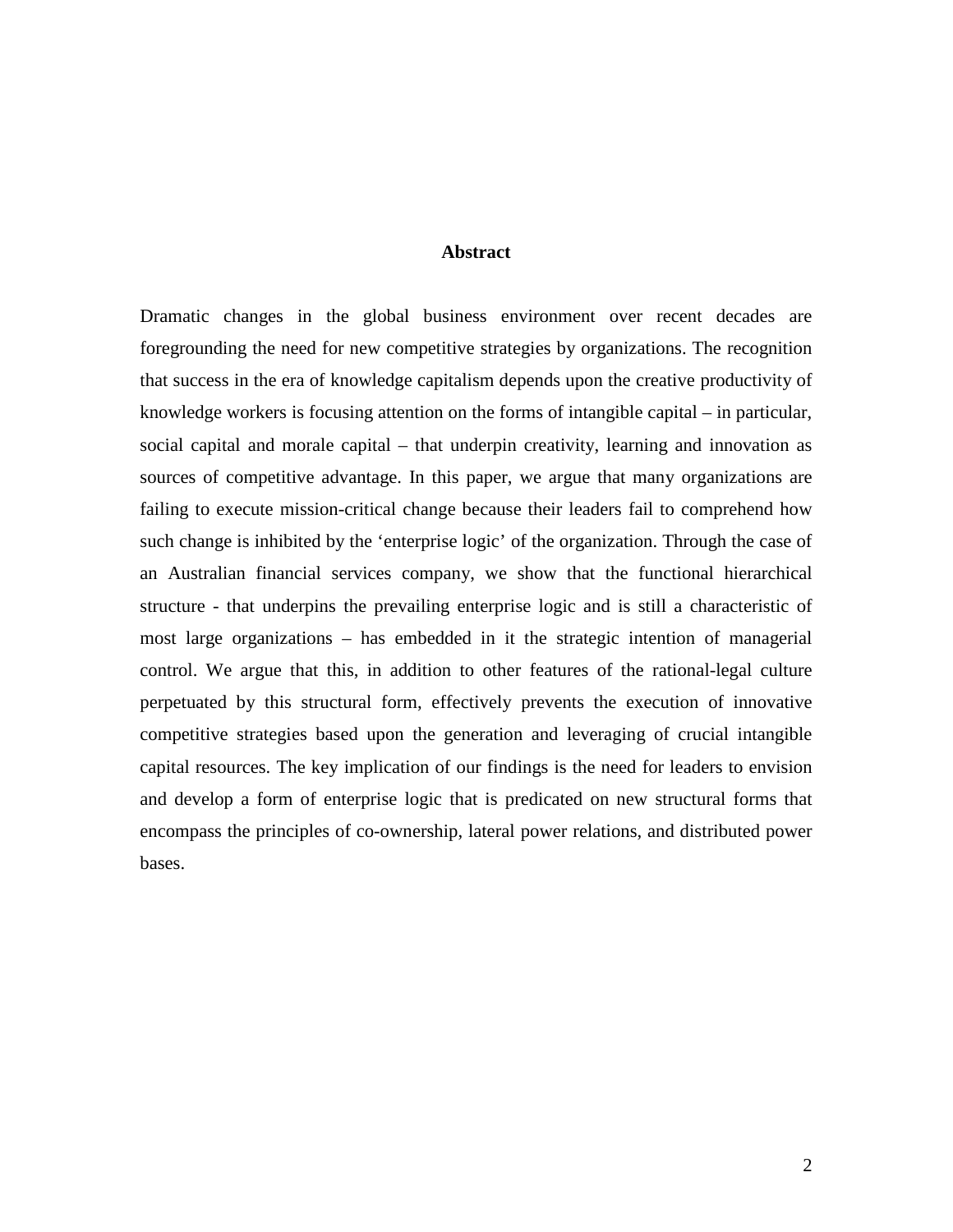### **Introduction:**

Dramatic changes in the global business environment, brought about by advances in technology and politico-economic competitive pressures over recent decades, are foregrounding the need for profound change in organizations. The role of structure in either facilitating or inhibiting transformation has been widely recognized, and the concept of enterprise logic has proved useful in analysing the deep structure that informs every aspect of organizational practice. The prevailing enterprise logic of most organizations, a legacy from the era of industrial capitalism, is underpinned by a functional hierarchical structure that Max Weber described over a hundred years ago as one that promotes rationalism and inhibits personal engagement in organizational life. In this paper we argue for the creation of a new form of enterprise logic – one that will allow the creativity and learning capabilities of all staff to be developed and leveraged. This, we contend, is the key leadership task in the era of knowledge capitalism.

We begin with a definition and explanation of the concept of enterprise logic, and a critique of the role of the prevailing enterprise logic in sustaining an inappropriate managerial (or industrial) form of capitalism. We go on to draw attention to the particular forms of learning and knowing required in the era of knowledge capitalism, and the intangible capital resources that promote the necessary engagement in learning processes. Through the case of a failed change initiative at a financial services company, we explore how the prevailing enterprise logic, in hegemonic fashion, inhibits the requisite learning and knowledge creation practices. In conclusion, we argue for the development of leadership frames of reference that demystify the concept of enterprise logic, and thus the 'deep structure' of organizations, and thereby facilitate the structural transformation required for mission-pertinent learning.

### **The Role of Enterprise Logic in Organizational Performance**

Enterprise logic has been defined as the 'overall logic shaping a firm's strategy, structure, and management processes into an effective whole' (Miles *et al*, 1997: 7). It refers to the *deep structure* (or ideological underpinning) of an organisation, and is based upon a set of shared assumptions, values and attitudes that are manifested in the taken-for-granted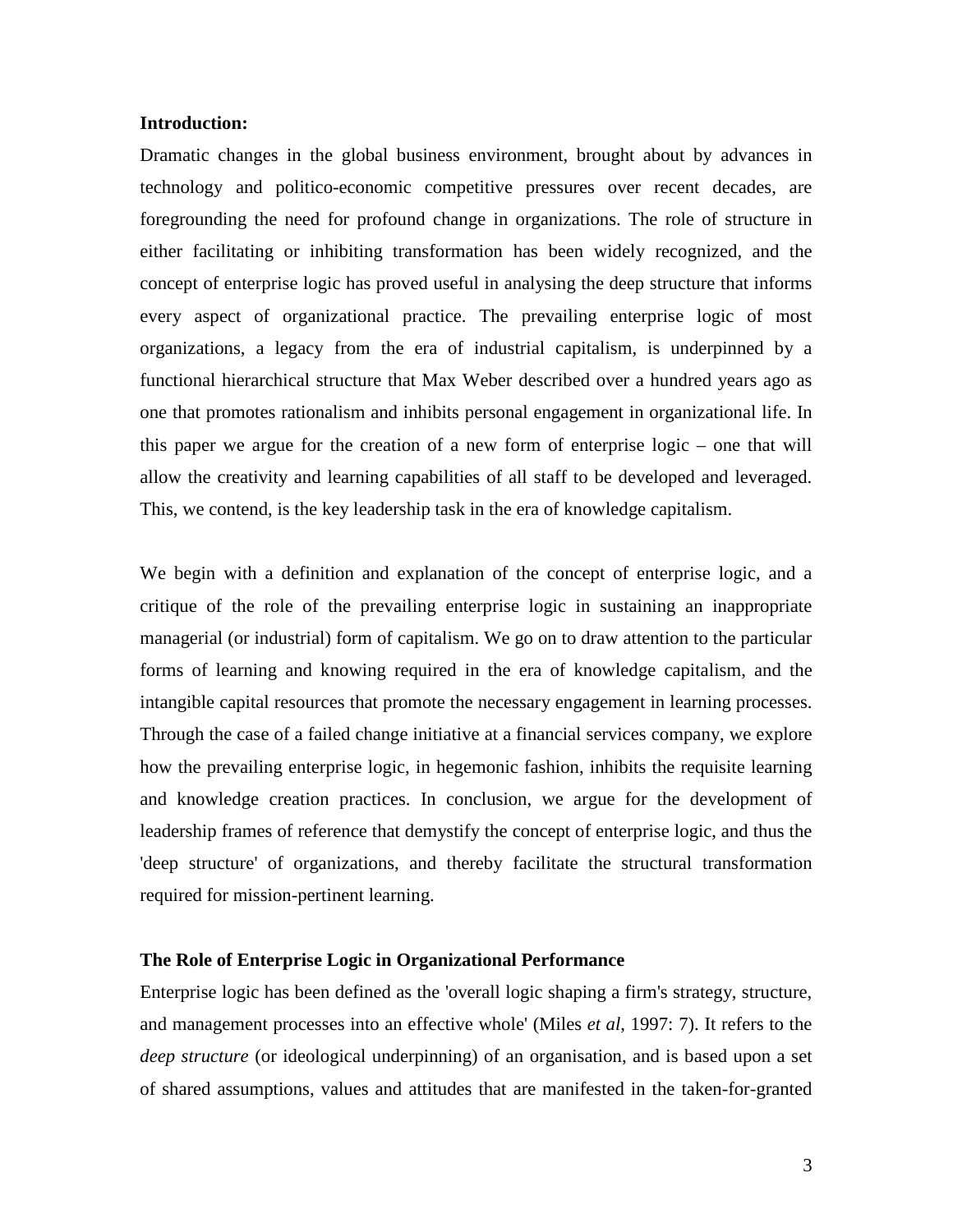everyday practices of the organisation. In order to operate at this subconscious level, enterprise logic must become part of the broad cultural expression of a society. This is a process in which structural arrangements are put into place (particularly with respect to principles and practices of power and resource management) and gradually become manifest in cultural norms (shared assumptions, or mental models, with respect to 'how the world works'). This ultimately leads to patterns of behaviour that reflect the hegemony of this logic. Over time, a range of institutional, organisational and individual (socio-psychological) practices, that sustain shared assumptions about the 'reality' of these ideological arrangements, become formalised.

Zuboff and Maxmin (2002:10) argue that managerial capitalism (what we refer to as industrial capitalism) has provided the standard enterprise logic across much of the world over the past hundred years. It replaced proprietary capitalism (and the form of enterprise logic that dominated that economic era) because it could better address the transaction economics of mass consumerism through new technologies, organisational forms and practices that delivered low-cost products and services. This required

> a new managerial hierarchy with a relentless internal focus on the control and measurement of production and distribution. Managers and engineers inherited the task of planning and overseeing a minute division of labour to accomplish the standardization, increased throughput, and reduced unit costs necessary to meet the new demands of mass consumption (Zuboff and Maxmin, 2003: 20)

The enterprise logic of industrial capitalism was built on the structural foundations of the functional hierarchy (bureaucracy). Over a century ago, Weber (1970 ed.) showed that this form was designed for explicit management control and was intended to denude the organization of individual passions in the interests of rational-legal administration. He argued that, within a bureaucracy,

the 'objective' discharge of business primarily means a discharge of business according to *calculable rules* and 'without regard for persons'. ... When fully developed, bureaucracy also stands in a specific sense,

4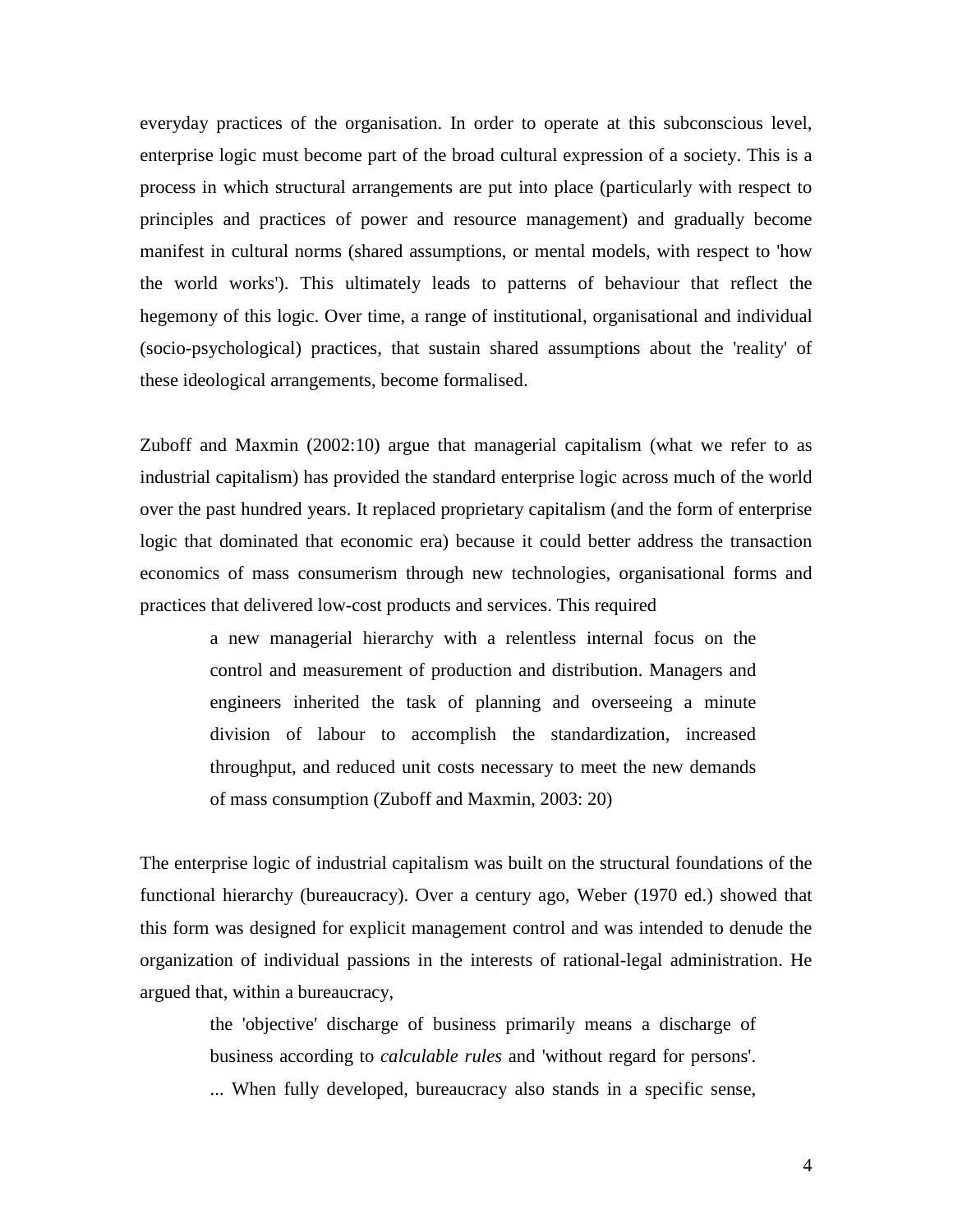under the principle of *sine ira ac studio* (without anger or passion). Its specific nature ... develops the more perfectly the more the bureaucracy is 'dehumanized'; the more completely it succeeds in eliminating from official business love, hatred, and all purely personal, irrational, and emotional elements that escape calculation. This is the specific nature of bureaucracy and it is appraised as its special virtue (Weber, 1970 ed.: 215-216 – our translation of the Latin phrase)

Weber (1970 ed.: 216) argued further that the bureaucratic structure thus requires personally detached and strictly objective *experts* – functionaries who are unmoved by human passion and who perform their function without emotion, gratitude or favour. Created to transform proprietary capitalist forms of administration into specialized administrative functions operating according to purely objective considerations, the functional hierarchical structure enabled the first wave of globalization and the era of industrial capitalism that underpinned it.

#### **Learning and Knowing in the Era of Knowledge Capitalism**

While the functional hierarchical structure served the needs of industrial capitalism very well, profound political, economic and social change over the past three decades - fuelled by advances in technology and new competitive pressures - has led to the emergence of radically different criteria for organizational success. There has been growing recognition in the literature that organizational performance in the new era of knowledge capitalism depends increasingly upon the capacity of organizations to learn and to innovate. The distributed nature of knowledge in organizations requires that collaborative learning and knowledge construction activities be facilitated, cherished and celebrated. Making this point, Gee *et al* (1996: 58), state that,

> in the new capitalism it is not really important what individuals know on their own, but rather what they can do with others in a collaborative way to effectively add 'value' to the enterprise.

The creativity of knowledge workers has to be fostered, as does their passionate identification with the purpose and goals of the organization and their full commitment to enacting its core strategies (see, for example, Boyett & Conn, 1991; Gee *et al*, 1996;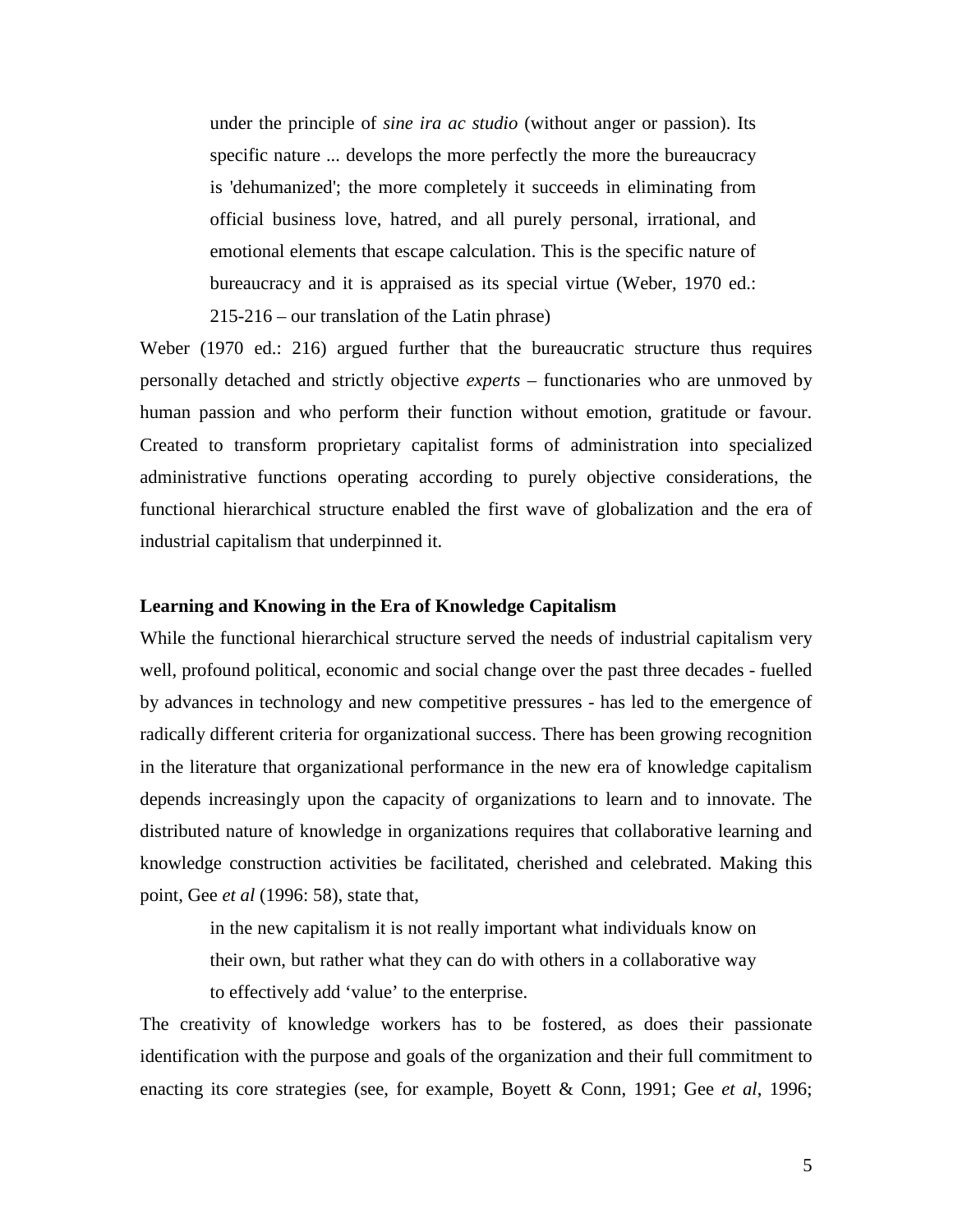Peters, 2003). Workers in the current era of knowledge capitalism are required to become psychologically and emotionally engaged in their work even if that attachment may be transitory.

Of particular importance in this respect are intangible forms of capital that are generated and leveraged 'in community' – in particular, *social* and *morale* capital. *Social capital* is a form of capital that is collectively owned by members of a 'network' characterized by strong relationship bonds and multiplex connections to other 'networks', and involves resources such as trust and voluntary cooperation between all those who hold a stake in the mission of the organization (Nahapiet & Ghoshal, 1998). *Morale capital* refers to resources such as passionate identification with, and commitment to, the purpose of the organization (Dovey & Singhota, 2005). These forms of capital consist of social resources that are constructed and leveraged through network relationships and without which the network would not be able to function at an optimal level.

The most critical of these resources is *trust*, as it underpins the capacity to leverage many of the other resources potentially available to the network either through its members or through its partner networks (connections). Learning and knowing are social capital resources because they are developed and leveraged through specific kinds of relationships (Leonard-Barton, 1995; Choo, 1998; Wenger, 1999; Lave & Wenger, 1991). Once trust - and the social norms of reciprocity and voluntary cooperation that go with it - is established, network members have access to vital *human capital* (knowledge and other resources that are embodied in individual members) and *morale capital* (resources such as passion, commitment, motivation, courage and resilience that are rooted in, what Nahapiet & Ghoshal (1998) call, 'identity resources'). The processes of learning and knowing depend heavily upon the availability of these intangible forms of capital within a network and upon the capacity of network members to leverage them. The unique aspect of these forms of capital is that they are not depleted but re-generated through their exploitation.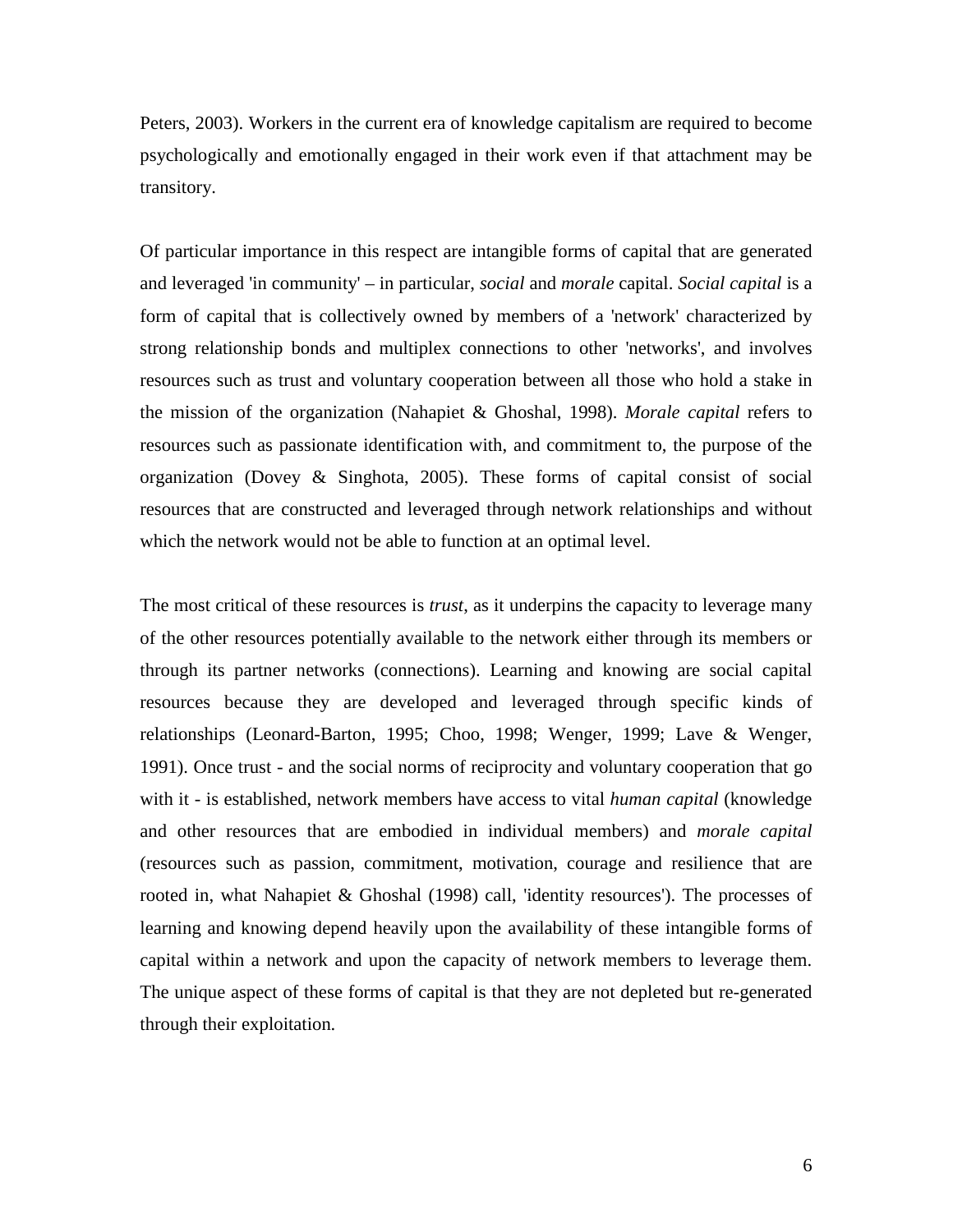The mobilization of these resources, however, requires structural/cultural forms characterised by distributed power/authority bases and opportunities for enterprise-wide collaboration and learning (Dovey & White, 2005). Legacy structural forms, embedded in an outmoded form of enterprise logic, are clearly no longer appropriate. This began to become evident almost thirty years ago when Mintzberg (1979: xii) made the claim that 'structure seems to be at the root of many questions we raise about organizations'. In the digital era, structure has come under increasing scrutiny (Dell, 1999; Foster & Kaplan, 2001; Miles *et al*, 1997; Peters, 2003) and its role has been highlighted in specific areas of organisational performance, such as the capacity to innovate (Dougherty, 1999; Leonard-Barton, 1995; Barley, 1986); enact strategy (Davies, 1993); become more entrepreneurial (Miles *et al*, 2000); construct new knowledge (Lave & Wenger, 1991; Wenger & Snyder, 2000; Dovey & White, 2005); and meet customers' needs more effectively (Zuboff & Maxmin, 2002).

The role of structure and the difficulties faced by hierarchically-structured organizations, in terms of their capacity to compete in the digital era, have also been highlighted in a dramatic way by recent global political events. As Friedman (1999) points out, we are currently witnessing a new form of military/political competition in which a 'superempowered' individual/group, using a decentralized, virtual, organizational form that effectively leverages exceptional levels of social and morale capital, and the new information and communication technologies, in the service of a passionately owned mission, has consistently trumped a global superpower, hamstrung by its hierarchicallystructured military and government organizations. The effectiveness of *Al-Qaeda* in surviving the best efforts of the USA to defeat it over the past decade, has led Tom Peters (2003) to claim that this new global military conflict is not one that will be decided by weaponry but by organizational form (on this point, see also Grint, 2005).

### **The Need for a New Form of Enterprise Logic**

It is becoming increasingly evident that global changes are impacting the hegemonic logic of industrial capitalism. In this respect, Zuboff & Maxmin (2002: 290) call for a new 'support' economy, based on relationship value and the principles of what they refer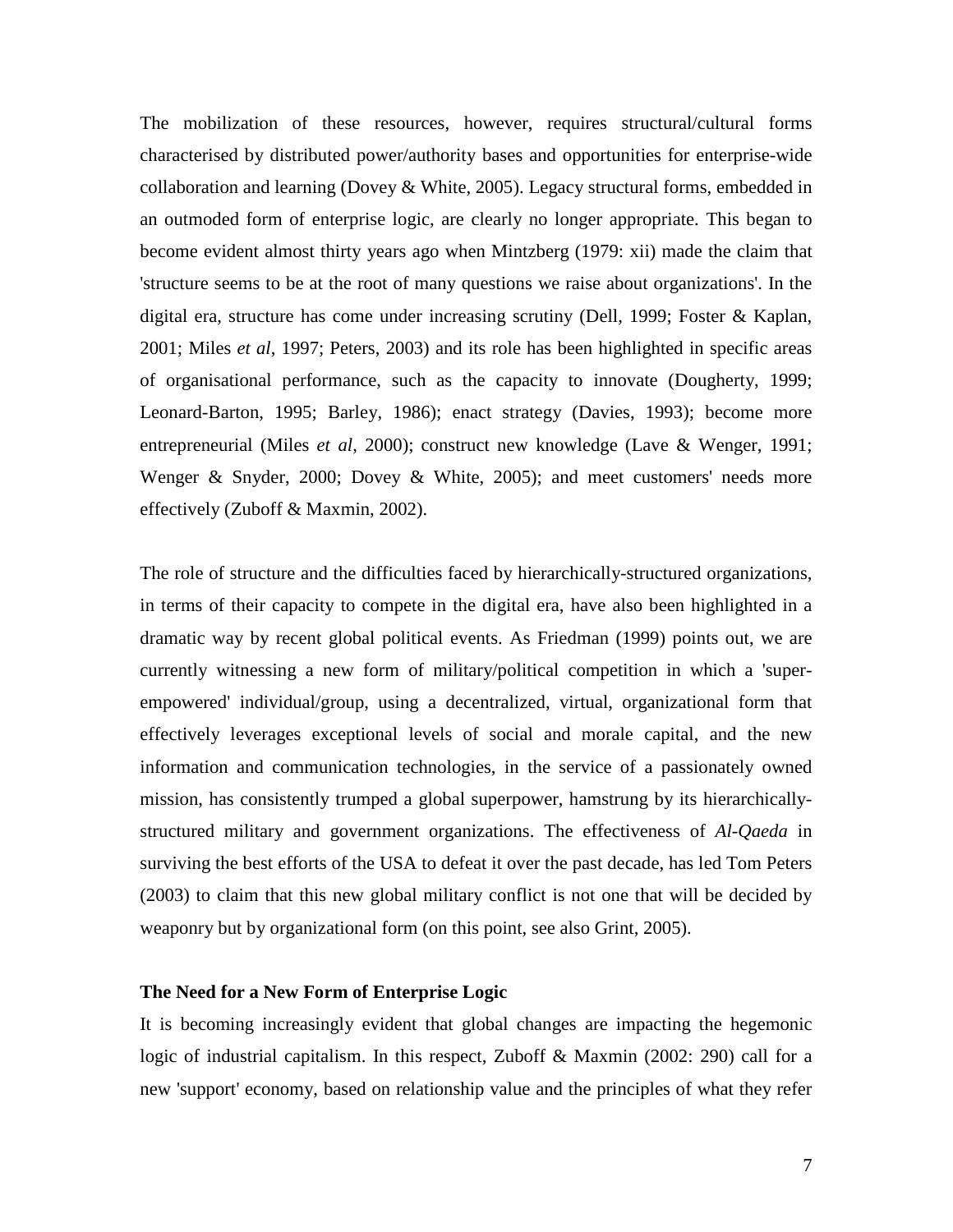to as *distributed capitalism* (what we call knowledge capitalism), to replace the transaction value of industrial capitalism. They argue that the emergence of a new economic paradigm generally requires that three conditions be met: new customer needs or market conditions; new enabling technologies; and a new form of enterprise logic through which changes in authority and power management practices can be legitimated. They go on to claim that two of the three conditions for a global economic paradigm change are now in place. Firstly, consumers (and knowledge workers) have new needs. They refer to these as *deep support* needs, which must be fulfilled in order to pursue a life of *psychological self-determination*, and contend that these needs cannot be met by organizations designed for the industrial capitalist era. Secondly, they argue that the new digital technologies are able to support the 'smart coordination and collaboration capabilities' and structural forms necessary to provide affordable deep support to millions of consumers. They acknowledge, however, that the third condition for a global economic paradigm change – the establishment of a new and appropriate form of enterprise logic – has not yet been met.

Contemporary pressures to innovate mean that the new enterprise logic would have to be characterised by new organisational forms that spawn cultural discourses reflecting a strong sense of ownership among all stakeholders of the organization. Such ownership would be underpinned by passionate commitment to the mission of the organization; the shared values of its stakeholders; and creative participation in its everyday activities. It would be characterised by, what Gee *et al* (1996: 58) refer to as, 'non-authoritarian' distributed power bases. In such an environment of decentralized authority, risk would be managed through the socialization of all members to cultural norms that dictate the framing of all decision-making by the mission and values of the collective. A *covenantal* culture would be created in which the destiny of each is viewed as being bound up with the destiny of the others. A consequence of this would be that learning would become viewed as an obligation to the collective. Because learning involves personal risk and potential vulnerability, and is thus highly sensitive to power management practices, it requires a 'negotiated order' in which power relations are governed democratically through a set of mutually-endorsed and personally-binding core values. However, the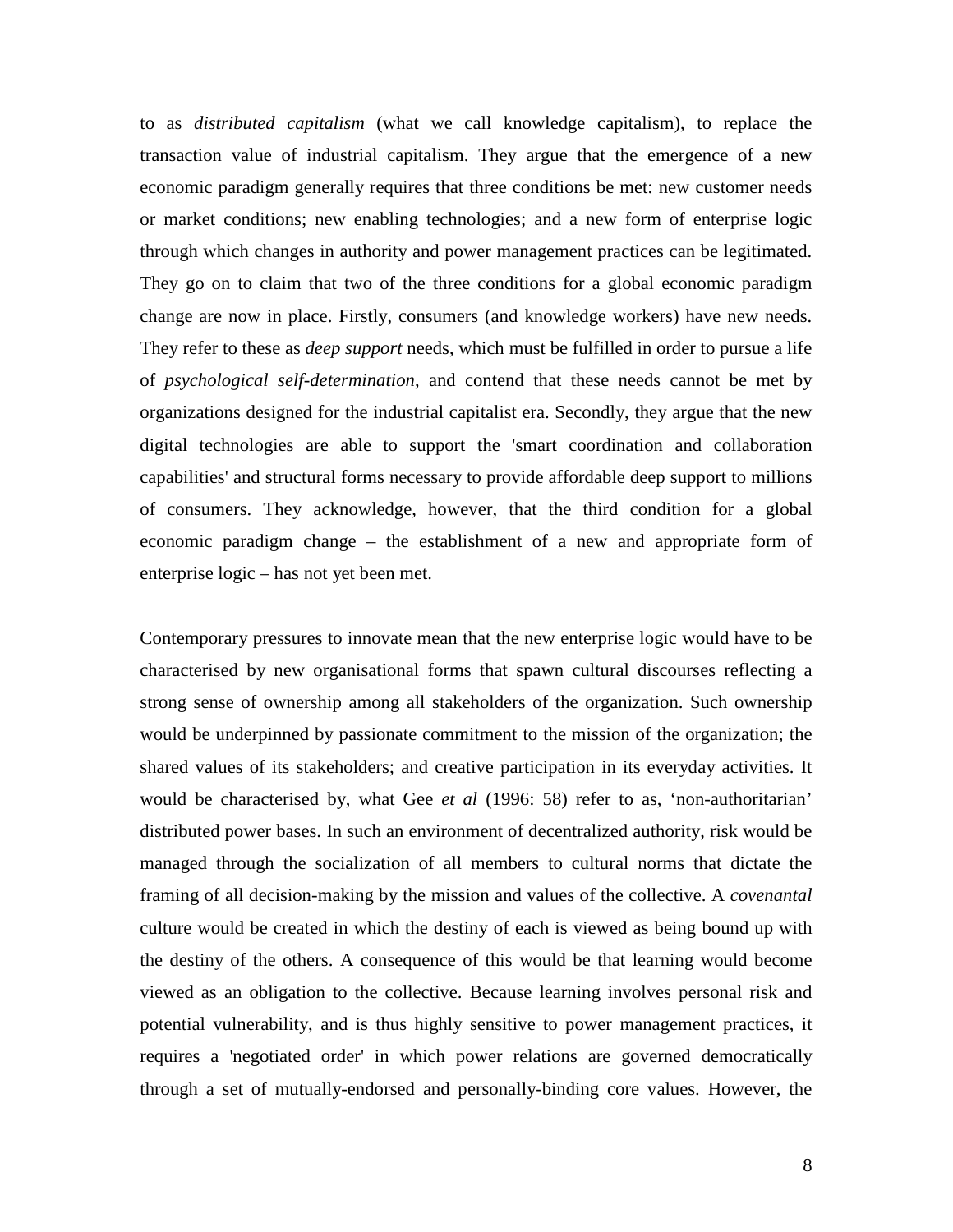realisation of the requisite new form of enterprise logic will be difficult to achieve under current organizational arrangements where authoritarian power relations, rooted in positional power bases, often serve specific functional and managerial purposes at the expense of the interests of the organization as a whole.

#### **The Bases of Resistance to Change**

While leaders in organizations are becoming aware that survival in the era of knowledge capitalism requires radical change, their articulation of change often remains at the rhetorical level. The idea of distributed ownership, leadership, authority, knowledge and responsibility, within cellular, network, or federal organisational structures, poses a considerable threat to those (managers and workers alike) who have internalised (or who have a personal interest in sustaining) the enterprise logic of industrial capitalism.

It is our contention that the primary source of effective resistance to change by managers is the functional hierarchical structure. When change is attempted it is usually on an *ad hoc* basis, within existing organisational arrangements, and seldom addresses the kinds of structural change necessary for the transformation of management processes and everyday work practices. As a consequence, structural and cultural inhibition of change persists in many organisations.

#### **Case Study of a Failed Attempt at Organizational Transformation**

In order to explore these issues against the backdrop of everyday practices in an organization, we present a study of a failed change initiative at a large Australasian financial services company (hereafter "the Company"). The case consists of a brief 'strategic story', in which the Company's attempt to transform itself is outlined, followed by an interpretative analysis in which we apply our argument to explain how structurallyinduced defensive behaviour by the Company's leadership undermined the learning and innovation required to transform the Company.

The study was conducted as an action research project within the Company and was designed to include an 'insider' (Company-based researcher) and an 'outsider' (university-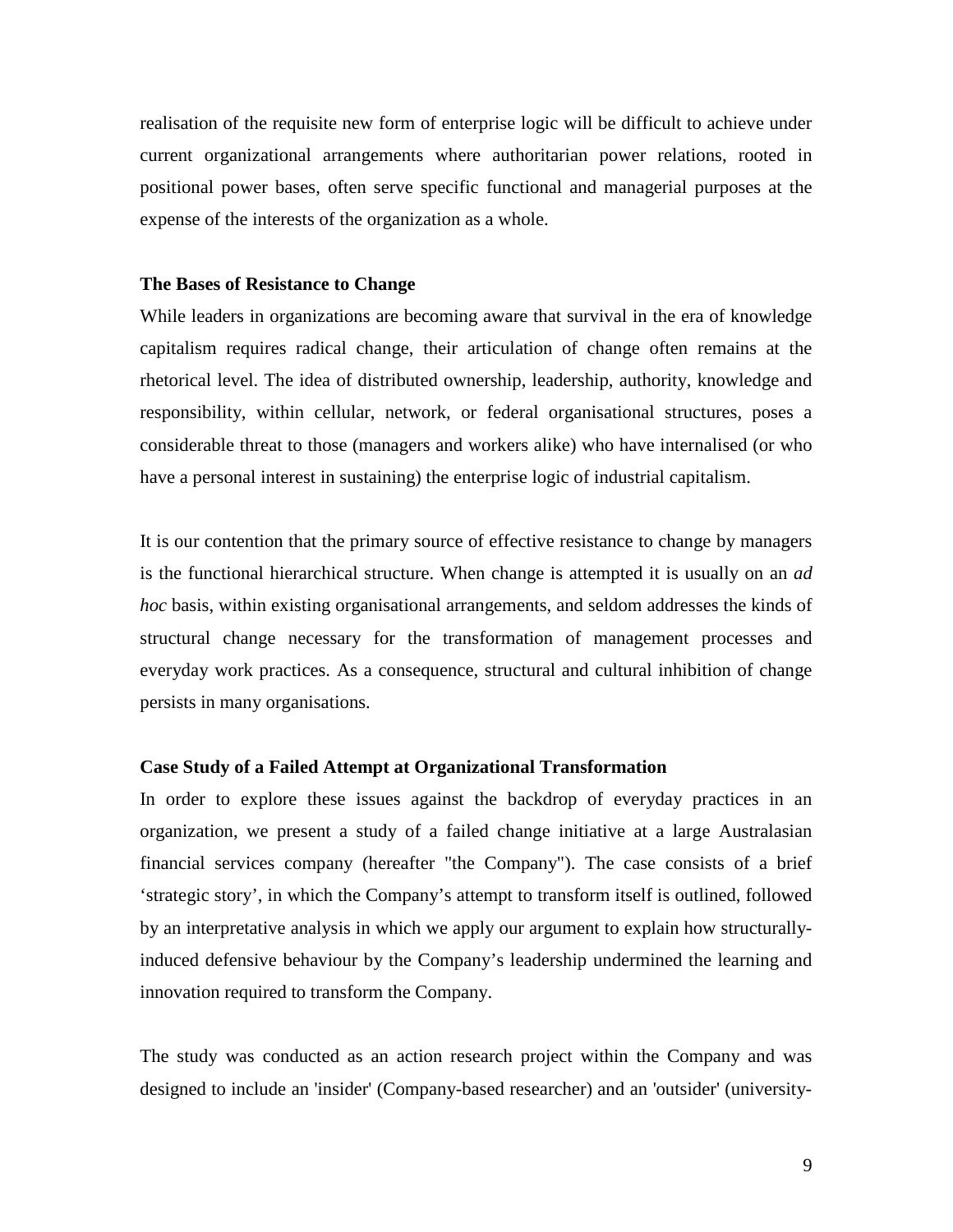based researcher) dimension. Bryan (the second author) initiated the research project when he was informed that he had been promoted to the role of the Project Management Office (PMO) manager. In order to ensure the success of the newly-created PMO at the Company, Bryan obtained permission from the Chief Executive Officer (CEO) of the Company to engage in an action research process through which he hoped to sustain the learning and renewal required for its success. Bryan asked Ken (the first author), who had previously supervised his postgraduate research at the University of Technology, Sydney (UTS), to co-manage this research project with him in order to provide an outsider perspective on what was essentially an insider action research project (for the benefits and disadvantages of insider action research, see Coghlan, 2003). As a participantobserver in the research process, Bryan kept an *Observations Journal* and a *Learning Journal* (that contained detailed reflection on his everyday practice and on Company events). In his professional role as manager of the PMO, Bryan had access to a broad range of official documentation that included the minutes of meetings, electronic and paper-based communications, and business data that included Company results. Ken's role can best be described as that of an 'external critic' (see Sarason, 1972): someone who is intimately interested in the project but who provides an outsider's perspective; who is independent enough to challenge the interpretations and analyses of the insiders; and who is respected enough by the insiders to be taken seriously by them. In addition to this role, Ken conducted interviews with a variety of insiders in order to access their interpretations of events and issues pertinent to the research project. Although the CEO distanced himself from aspects of the authors' analysis, he agreed to the publication of this research on condition that all identifying features of the Company are removed from any research papers.

### *The Company*

Like many organizations operating in today's dynamic business context, the Company has adopted a 'management by projects' approach whereby much of its work is organized as a series of simultaneously executed projects (see Fenech & Dovey, 2005). This approach has facilitated the Company's aggressive new product development program that is focused on information products delivered through communications technologies.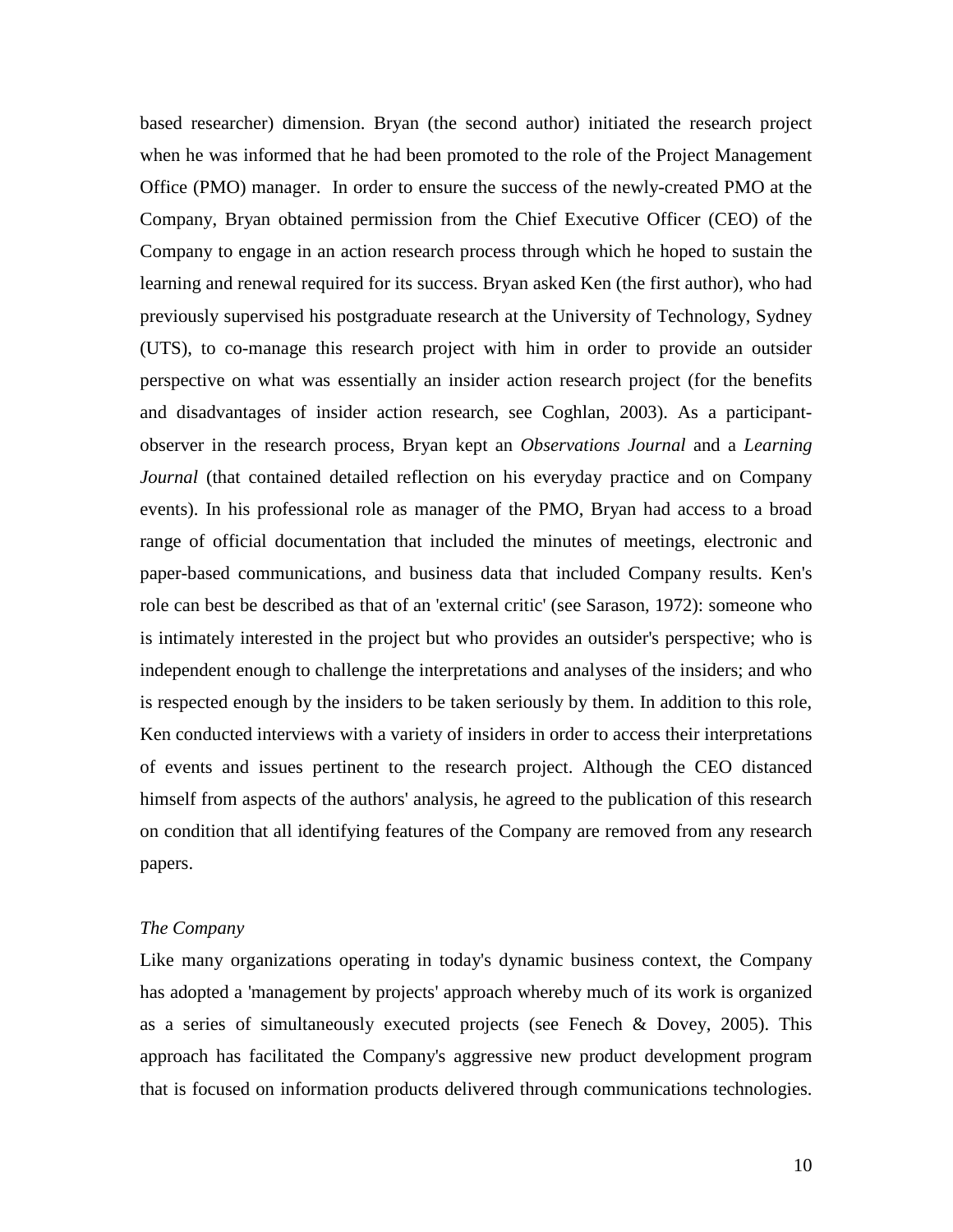A key challenge in such a multi-project management environment is the fact that the demand for projects usually exceeds the resource capabilities of the organization.

#### *Historical Context*

The Company came into existence as the result of a merger driven by the threat of entry into the Company's market of a much larger, better resourced, global business. While the parties to the merger possessed distinct histories, cultures, processes and systems, both found themselves in a similar predicament. After computerizing their operations during the 1980s, custom-building at great expense the core business applications that enabled them to leverage economies of scope and scale that their local competitors could not match, it became possible, post Y2K, to replicate these core business applications relatively cheaply. Thus, while technology initially gave each of the parties the means to create the barriers to entry that made their markets secure and profitable, soon thereafter technology razed those barriers leaving both parties vulnerable to attack from larger players.

Six months after the merger, fears of a much larger and resource-rich overseas competitor entering the market were realized and the Company's share price lost more than 40% of its value as investors anticipated that market share would come under increasing pressure. At this time, the Company announced a bold new mission to become the 'leading provider of choice' in Australasia. The Company's strategy outlined a vision of operational excellence (with statements such as 'achieving lowest cost best practice'; 'world class IT enablement'; and 'building organizational capability') and signalled intentions of cultural transformation (with slogans such as 'passion, values and recognition'; 'performance-based rewards'; and the 'encouragement of innovation').

### *Organizational Structure*

The Company restructured itself into five strategic business units focusing on different market segments, and five functional silos (Group Finance, Group IT, Human Resources, Legal and Administration, and Group Sales). Group IT was sub-divided further into four functional silos (Client Services, Infrastructure Services, Product Services and Practices).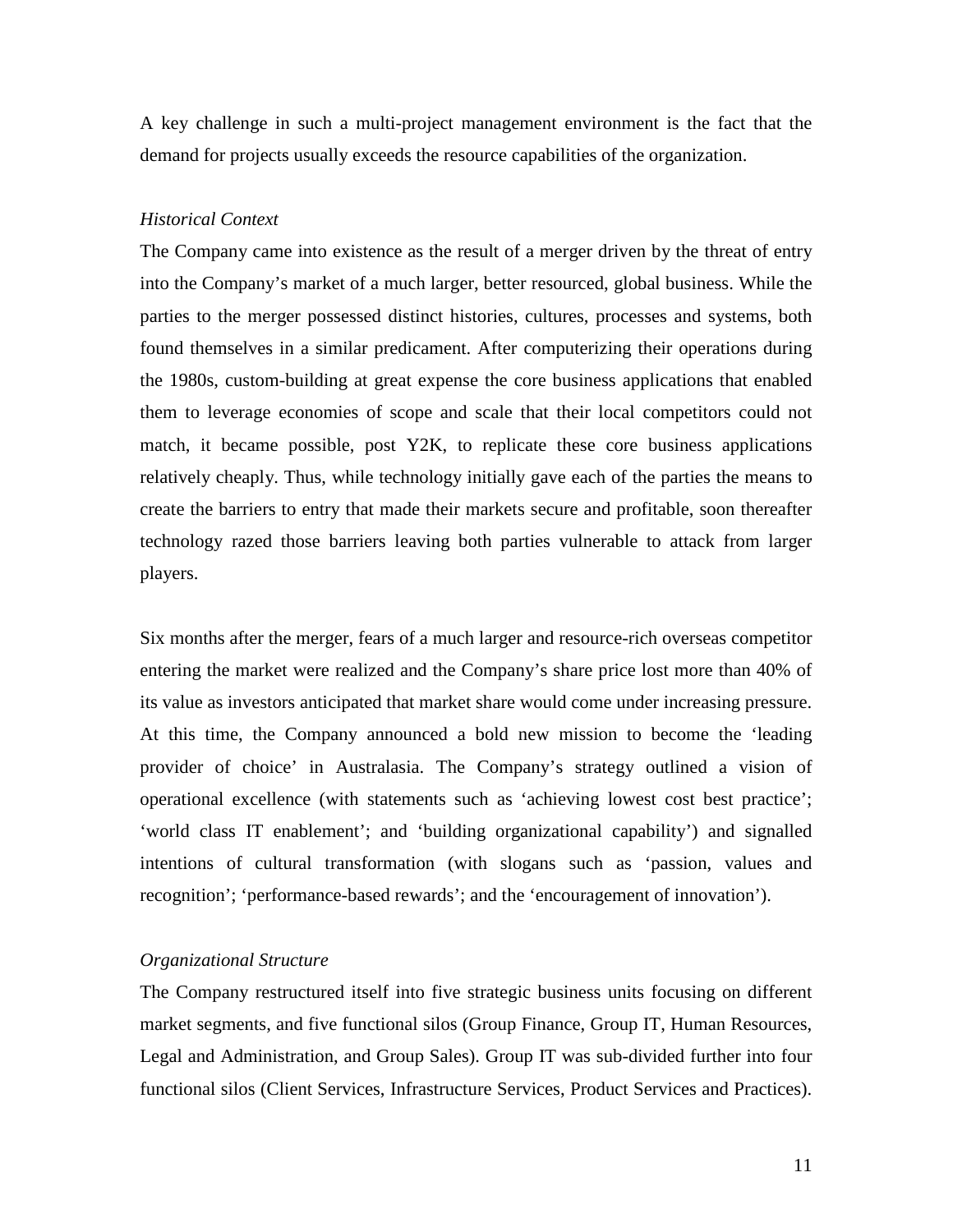Product Services, the area primarily responsible for project management and the undertaking of project-based work (predominantly of a cross-functional nature), was also structured as a traditional functional hierarchy consisting four sub-departments (Solution Delivery, Solution Design, Solution Development and Solution Assurance).

#### *History of Failure to Execute Innovative Strategies*

Driven by the need to accelerate the integration of the two merged businesses and to engage its new competitor by rapidly developing new products and services, the Company extended itself well beyond its organizational capacity, by over-committing to projects. The Company failed to complete a series of projects (known as the *Quick Win Projects*) that aimed to accelerate the integration process, within their scheduled sixmonth time-frame (some of these projects were still active eighteen months later). With most projects experiencing slippage against plan, the 'hump' of project work that needed to be surmounted was pushed back month after month as new projects were approved and initiated. Estimates for key projects were reported as 'highly at risk' due to an inability to secure the human resources required to undertake critical project tasks. Several of these key projects failed to meet their delivery dates with the result that their anticipated contribution to the Company's EBITDA for that financial year was not realized, and the Company was criticized, with respect to its profit predictions, in the financial press after twice lowering its earnings forecast.

### *A Bold Strategic Initiative and its Collapse*

At this point, the Company responded by undertaking a program (the Program), initiated by the manager of its Program Management Office (PMO), aimed at extending the function of the PMO to include a more proactive and strategic role in the Company's project selection decisions. Specifically, the PMO would manage the legislative framework created by a Program Governance Board (Steering Group) comprised of senior executive managers and the manager of the PMO, with the purpose of ensuring an explicit and transparent basis for project selection and investment decisions. The framework was based on a project portfolio selection methodology (PSM) whereby a portfolio of projects would be selected 'from available project proposals and projects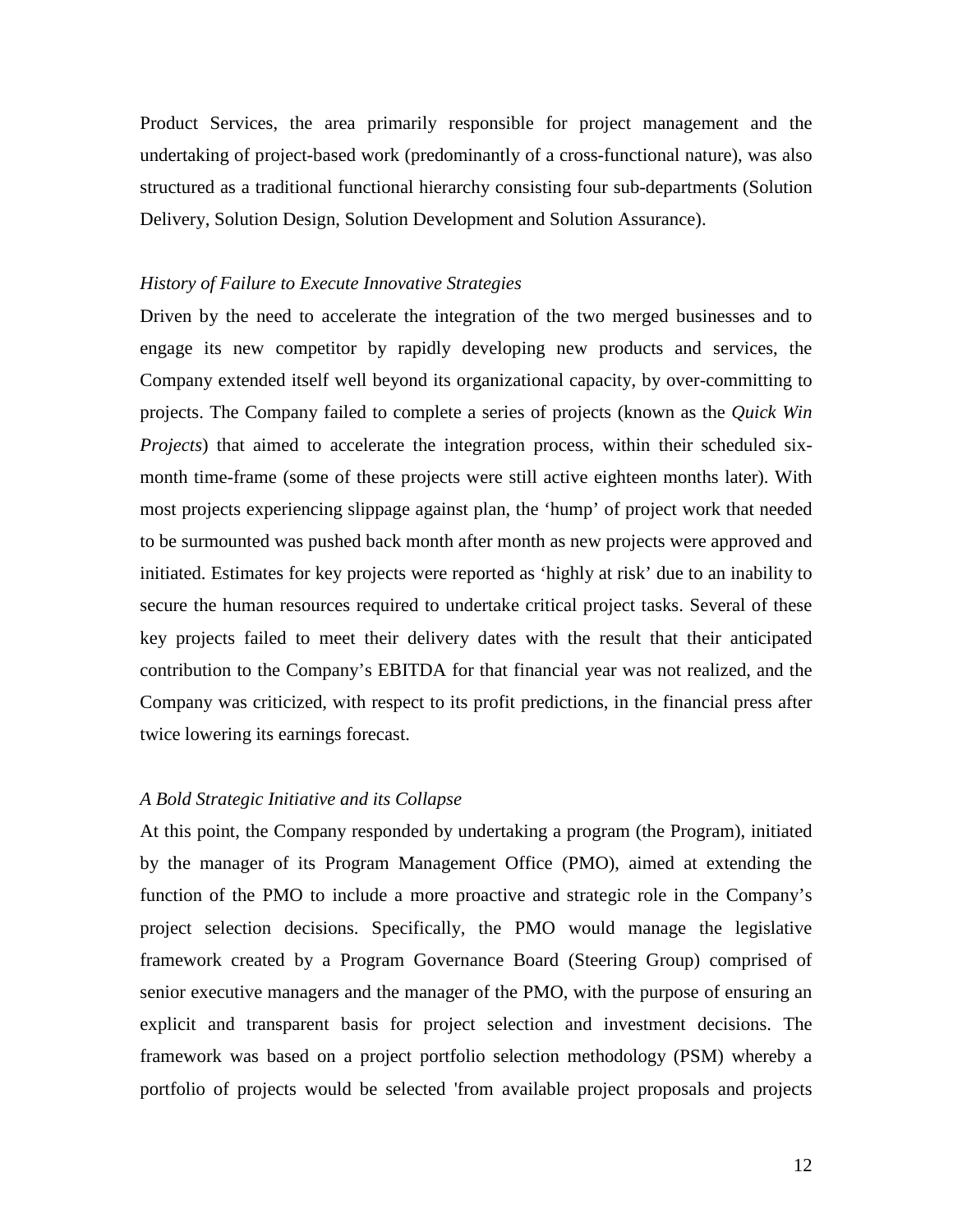currently underway, that meets the organization's stated objectives in a desirable manner without exceeding available resources or violating other constraints' (Archer and Ghasemzadeh, 1999: 208).

This methodology, recognized globally as *best practice* with respect to managing investment decisions in a multi-project environment, produced significant business benefits over the six months that it was in operation. These included:

- increased project throughput compared to the previous twelve months;
- increased return on investment in projects compared to the previous twelve months;
- stopping several projects that were of dubious value resulting in cost savings and the freeing up of resources to work on more valuable projects;
- establishing an overall plan that sequenced projects over a six-month period according to relative value, subject to organizational and environmental constraints;
- reducing the Company's portfolio of major projects to a more manageable number – from fifty down to twelve;
- ullet building project management competency in project teams.

Despite this success, after six months of operation the Company announced the retrenchment of the PMO Manager and the disbanding of the PMO on the grounds of 'reducing a management overhead'. Without the PMO there to drive it, the project portfolio selection methodology was from that point no longer followed and the Senior Executive Managers ceased meeting as a Steering Group.

Subsequently, over an eighteen-month period, the Company failed to deliver a \$15M program of work aimed at re-engineering its core business applications and processes (the largest it had ever attempted), spending most of its capital budget in the process, and the CEO was replaced by the Board. Thereafter, the Company re-established the PMO function, expending significant effort and cost on hiring new personnel, retrieving and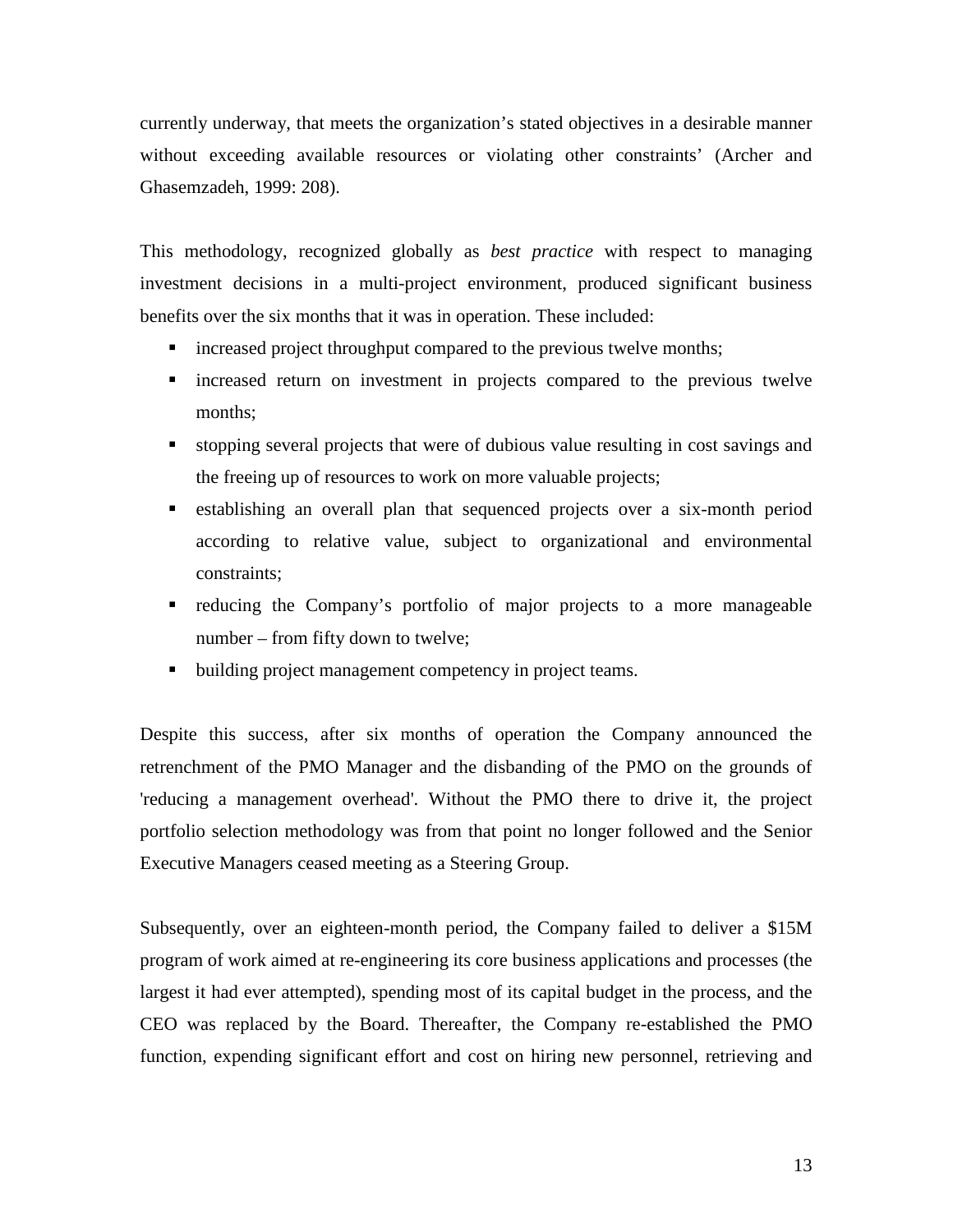reviewing the disused project portfolio selection and related process documentation, and attempting to re-introduce the abandoned work practices.

#### *Resistance to the Program*

At the outset of the Program, project owners and project managers viewed the new requirements to provide information about their projects to the PMO as 'more red tape' and as 'preventing them from doing their real job'. In the past, such requirements had been spoken of as 'snake oil' and exhortations to 'just do it' would be made, even in the case of large international development projects, with the consequence that contracts were signed that committed the Company to delivery dates without prior feasibility planning. This attitude was reflected in extremely poor reporting, both in quality and timeliness. However, within three months of the introduction of the Program this resistance had dissipated. A training session provided by the PMO was well received by project owners and project managers and one particularly ardent and vocal critic, who had previously refused to comply with the project portfolio selection methodology, became a champion of the process. By the fifth month of the Program's operation, the standard of reporting by project owners and project managers was excellent and, without exception, they had become passionate supporters of the project portfolio selection methodology and the expanded role of the PMO.

In contrast, resistance from functional managers was much slower to arise; however, when it did arise it effectively led to the termination of the Program. Initially, functional managers accepted the Program, following the lead of the CEO who endorsed it at a rhetorical level as 'the way we now do things here'. However, as they became aware of its implications for power management practices within the organization, the new work practices and the mandate of the PMO were challenged, with some managers encouraging their staff to refuse to cooperate. Ironically, the project portfolio selection methodology began to be criticized as being 'bureaucratic' and 'prescriptive' by those who had helped define it and the PMO labelled a 'roadblock' by those who had participated in setting its Charter. Over time, human resources were unilaterally reallocated from projects by their line managers contrary to project selection decisions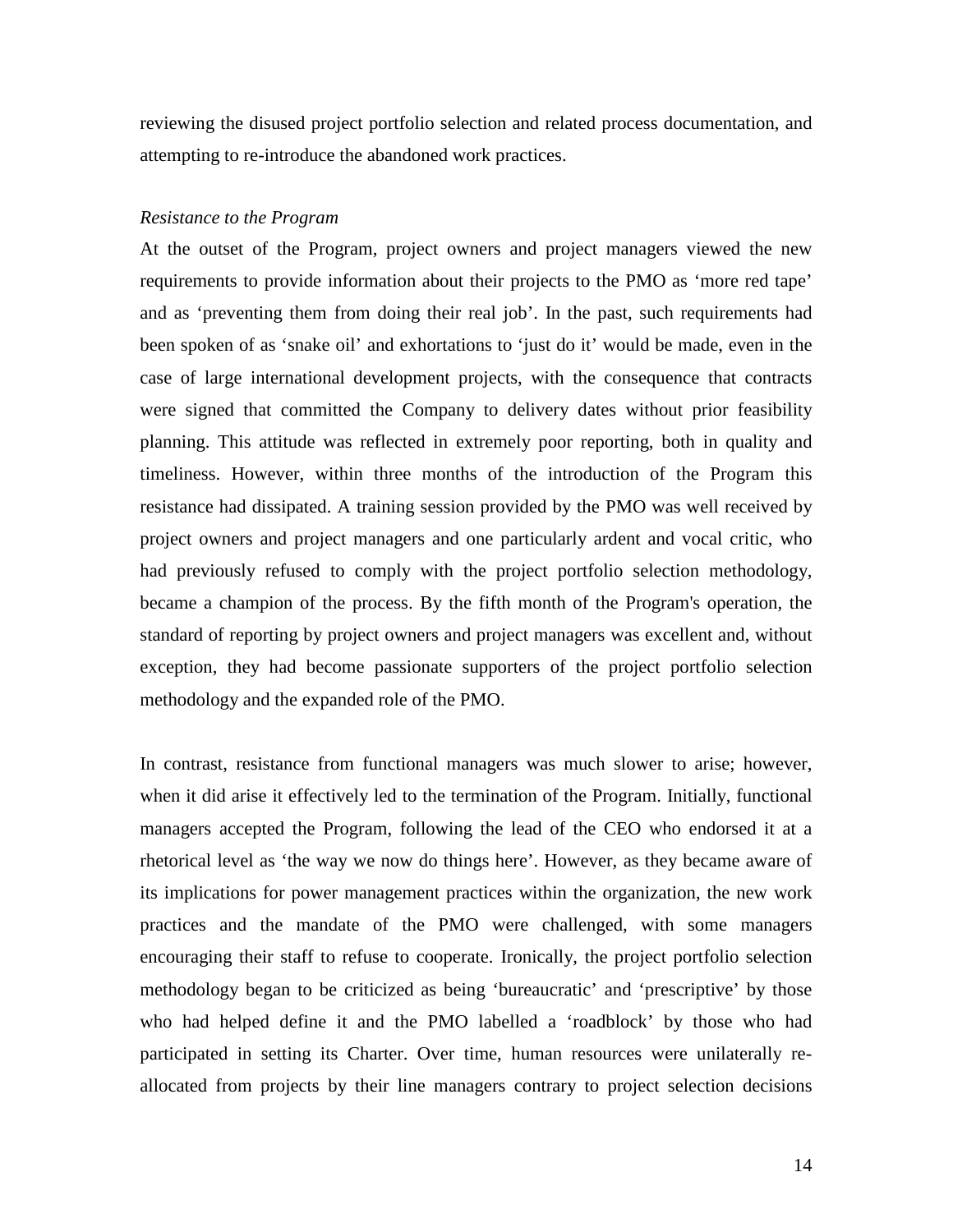made by the Steering Group. Line managers began ignoring meeting requests, telephone calls and emails from project owners and project managers seeking information about human resource availability. In one particular conflict between a project manager and a line manager, the latter asserted 'the right to pull [the resource] off any project, regardless of the project impact'. Personal attacks were made on the PMO Manager and, in contrast to the training sessions delivered to project owners and project managers, training sessions delivered by the PMO to functional and line managers were openly sabotaged.

### *Reassertion of Positional Authority.*

During the operation of the Program, the functional managers of the Product Services Department released new project management and systems development methodologies that contradicted those introduced through the Program. At the expense of best practice in project management and systems development, these methodologies sought to embed into process standards – by enshrining rational legal processes governing the conduct of all project activities and decision making – power relations that favoured functional and line managers over project managers. A 'waterfall' model was imposed in which project activities were organized into phases that corresponded to the functional boundaries of the Product Services Department, and, rather than entrust projects to autonomous crossfunctional teams led by project managers, a serial assembly line process was imposed which required each department to perform its 'phase' of project activities in isolation before handing over to the next department. Under this model, authority for prioritizing activities, allocating specific human resources and approving deliverables lay with functional and line managers, with project managers stripped of the decision-making authority delegated to them by the Program.

#### *Retreat from Transparency.*

As functional managers began to understand the implications of the Program for their personal and functional power bases, they increasingly reverted to covert and sectarian strategies - recreating an atmosphere of secrecy and mistrust in the process. An example of this is provided by an excerpt from the *Observations Journal* of the PMO Manager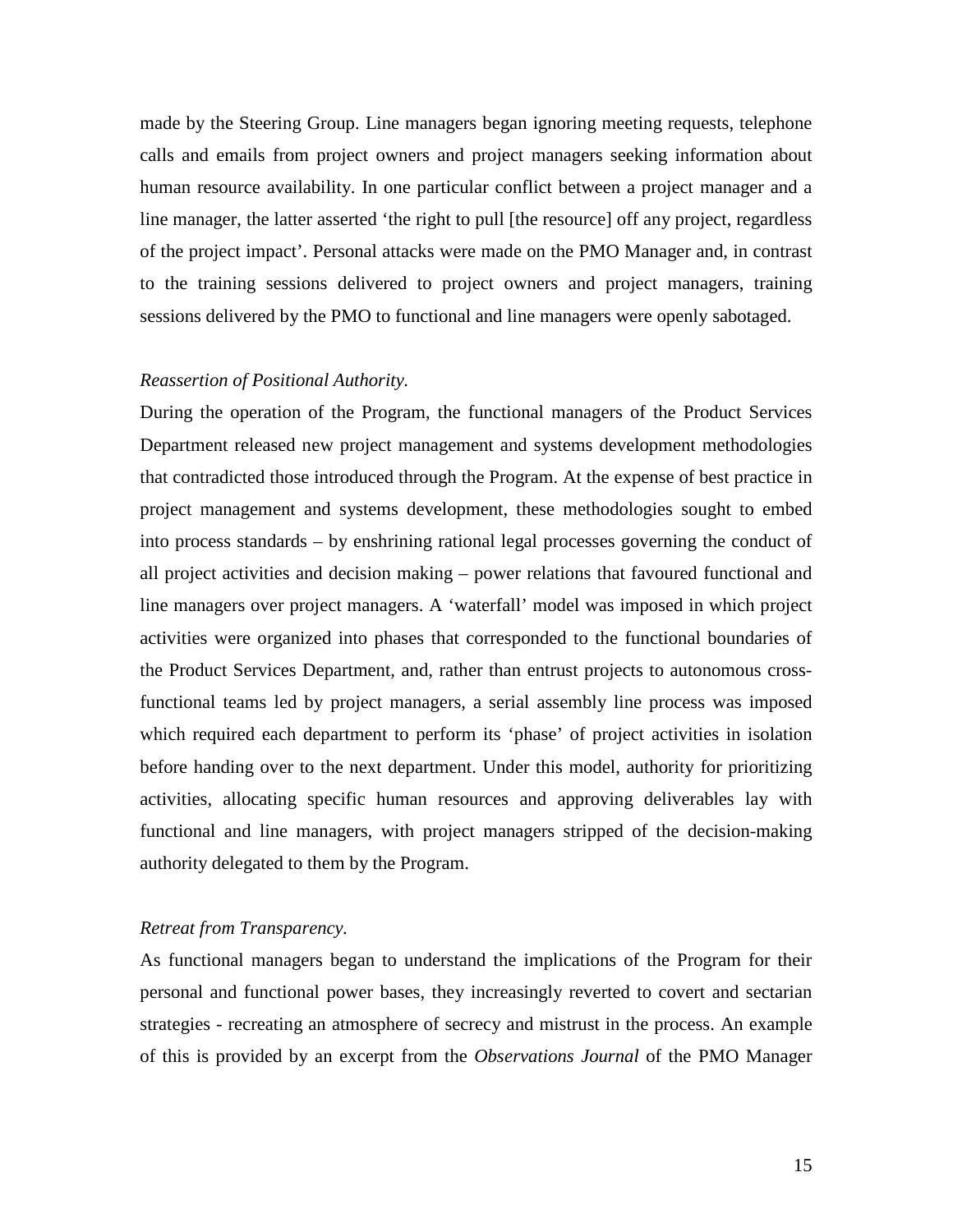that relates to his request to obtain a copy of the new project management and systems development methodologies shortly before their release:

> I then requested a copy of the document from the Group IT Manager (Product Services) explaining that the CIO had given me his approval. He directed me to the Solutions Assurance Manager who was in possession of the master documents. I then sent an email to the Solutions Assurance Manager. He replied by email directing me to a Consultant who was coordinating the process definition activities, with the suggestion that it was not appropriate for the document to be released outside of IT while it was in draft form. This reply was copied to the Consultant. I then emailed both the Consultant and the Solutions Assurance Manager and explained that I had been given authority to access the document by both the CIO and the Group IT Manager (Product Services). The Consultant then called me to discuss how I would use the document and to extract an assurance from me that I would not let the document be seen by anyone either inside or outside the IT function; specifically asking me not to let the document be seen by any of the project managers. To this I agreed. A copy of the document was then sent to me by email by the Solutions Assurance Manager with a covering note emphasizing 'FOR YOUR EYES ONLY' and 'ONLY A DRAFT'.

### *To Learn or Not to Learn*

Shortly before the disbanding of the Program, semi-structured interviews conducted with senior functional managers, project owners and project managers revealed significant differences in attitudes toward the Program and the learning gained from it. Despite the business results obtained through the new work practices, senior functional managers expressed a preference for the traditional approaches to managing projects (approaches that had been proven inadequate in the Company). For example, there was a strong preference for the traditional functional organizational form and its sequential assembly line approach to managing projects, over the autonomous cross-functional team approach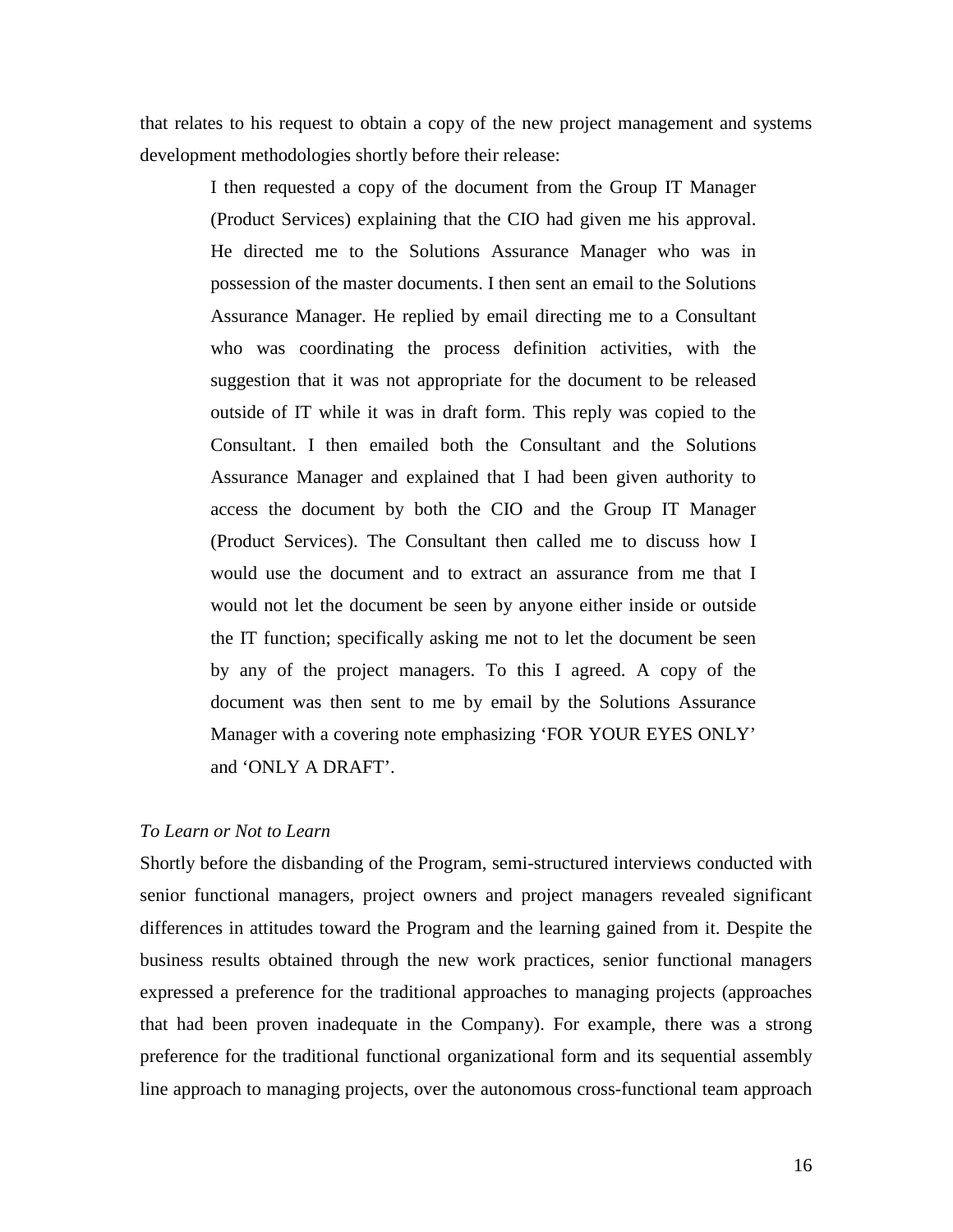supported by the Program and generally recommended within a multi-project environment. One executive manager stated that "for the bulk of projects, I would rather the assembly line approach …unless it's something like … where I think it's such a major project that it requires 100% commitment from people on the project itself". Another claimed preference for the assembly line "because of the matrix and the resourcing that's required behind it, because we always have more projects than we have people available". Preference was also expressed for curtailing the autonomy of project teams and integrating them back into the functional operational structure. One manager stated that "project teams should not be autonomous. They should be part of the operations side of the business. Exceptions may be major projects that are going to go over a twelvemonth period where you're probably better off to isolate them so that you do develop a culture within the project team. But I believe that most projects should be part of business operations." Significantly, a number of responses by executive managers reflected an apparent lack of understanding of basic procedural aspects of the project portfolio selection methodology in which they had been participating over the previous six months.

In contrast, at the project team level, project owners and project managers questioned the need for strong functional line management – such as that imposed by the Product Services Department through its project management and systems development methodologies – in an enterprise where most work is organized as projects and where these projects are prioritized, scheduled and coordinated by a Steering Group. Consistent with best practice, they favoured greater autonomy for tightly-knit cross-functional teams, and resented intrusions by functional and executive management. In a focus group setting with project managers, the view was strongly expressed that "the selection methodology and the PMO protect the process from petty squabbling". This group exhibited a sound understanding of the project portfolio selection methodology, the roles of the PMO and the Project Governance Board, and possessed strong opinions about these approaches being superior to what had previously been in place in the Company.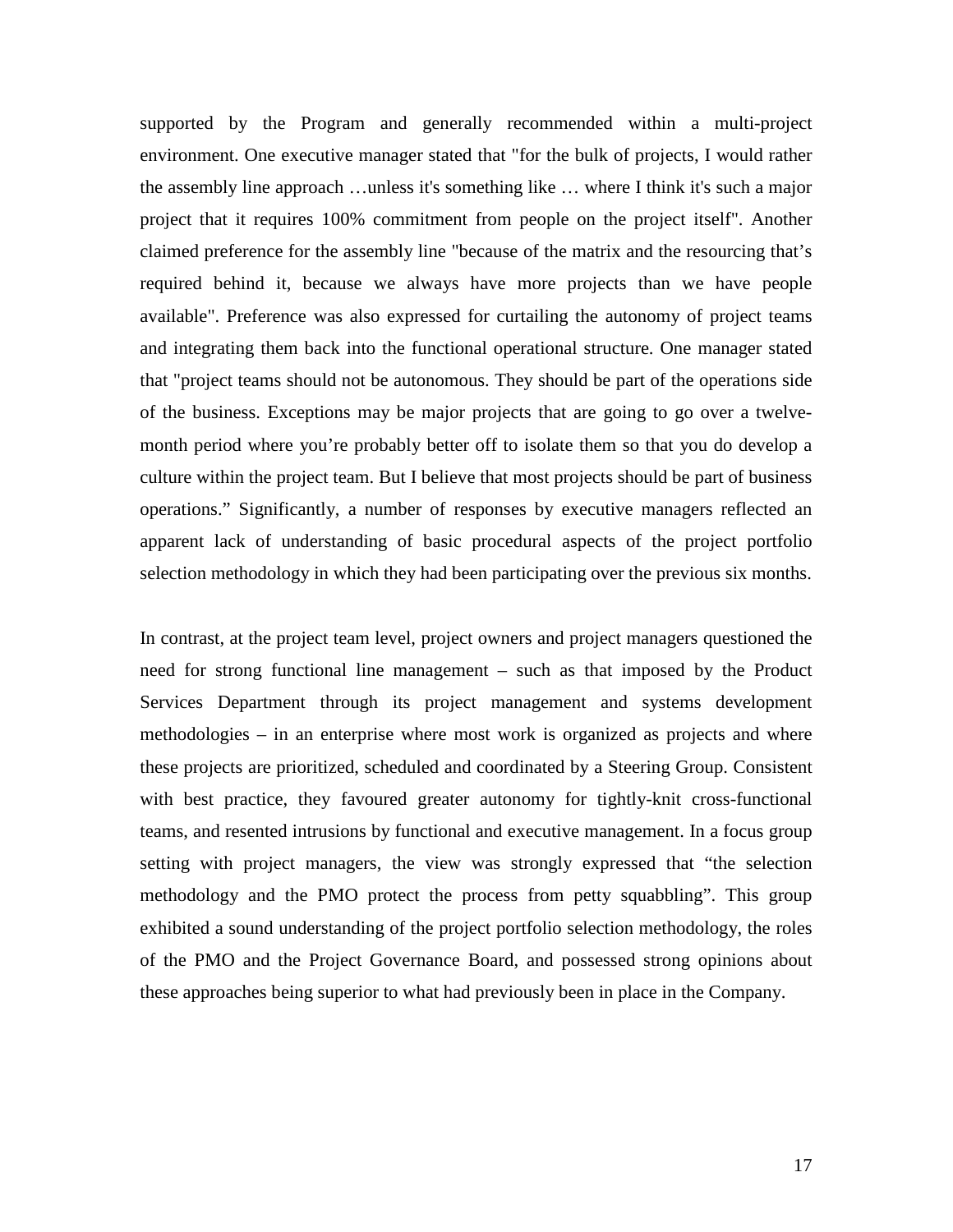*Analysis of the Failure of the Company to Introduce an Innovative Management Practice* The case of the Company illustrates how, rather than foster lateral power relations and engage in enterprise-wide mission-pertinent learning, functional managers were able to undermine the innovative practices introduced by the Program. Initially, while still unsure of the Steering Committee's commitment to the Program, they operated on an *ad hoc* basis, making arbitrary decisions to reallocate resources assigned by the Program to project teams. However, as the reluctance of executive managers to face the political consequences of the Program became apparent, functional managers more aggressively re-claimed authority with respect to project decisions and resource management. They did this via two specific methods of power management:

- Managing power 'downwards' by re-asserting bureaucratic protocols and procedures that have been taken-for-granted in the Company for decades. The 'logic' of these practices appears to be so embedded in the cultural life of the Company that few employees protested the actions of line managers in arresting the change process at the expense of superior business performance and recognised best practice. Similarly, there was no protest from staff at the destruction of the nascent culture of trust and enthusiasm that the Program was beginning to foster, by the re-introduction of these protocols and procedures. By leveraging the structurally-induced mental models of staff with respect to *power* and its sources of legitimacy in organizations, functional managers were able to sabotage the new work practices in open defiance of the new democratic decisionmaking processes that had been introduced through the Program.
- Managing power 'upwards' through the threat of political disharmony. The reinstatement of traditional strategies-in-action (bureaucratic protocols and procedures and traditional project management methodologies) by functional managers exploited prevailing cultural values regarding competitive individualism, short-term thinking, and the pre-eminence of individual and sectarian interests. At the same time, it effected a revival of the cultural phenomenon of *false consensus* in functional hierarchies. In this 'game', all members of the enterprise (wittingly or unwittingly) participate in the charade of strategic planning while tacitly knowing that the prevailing strategies-in-action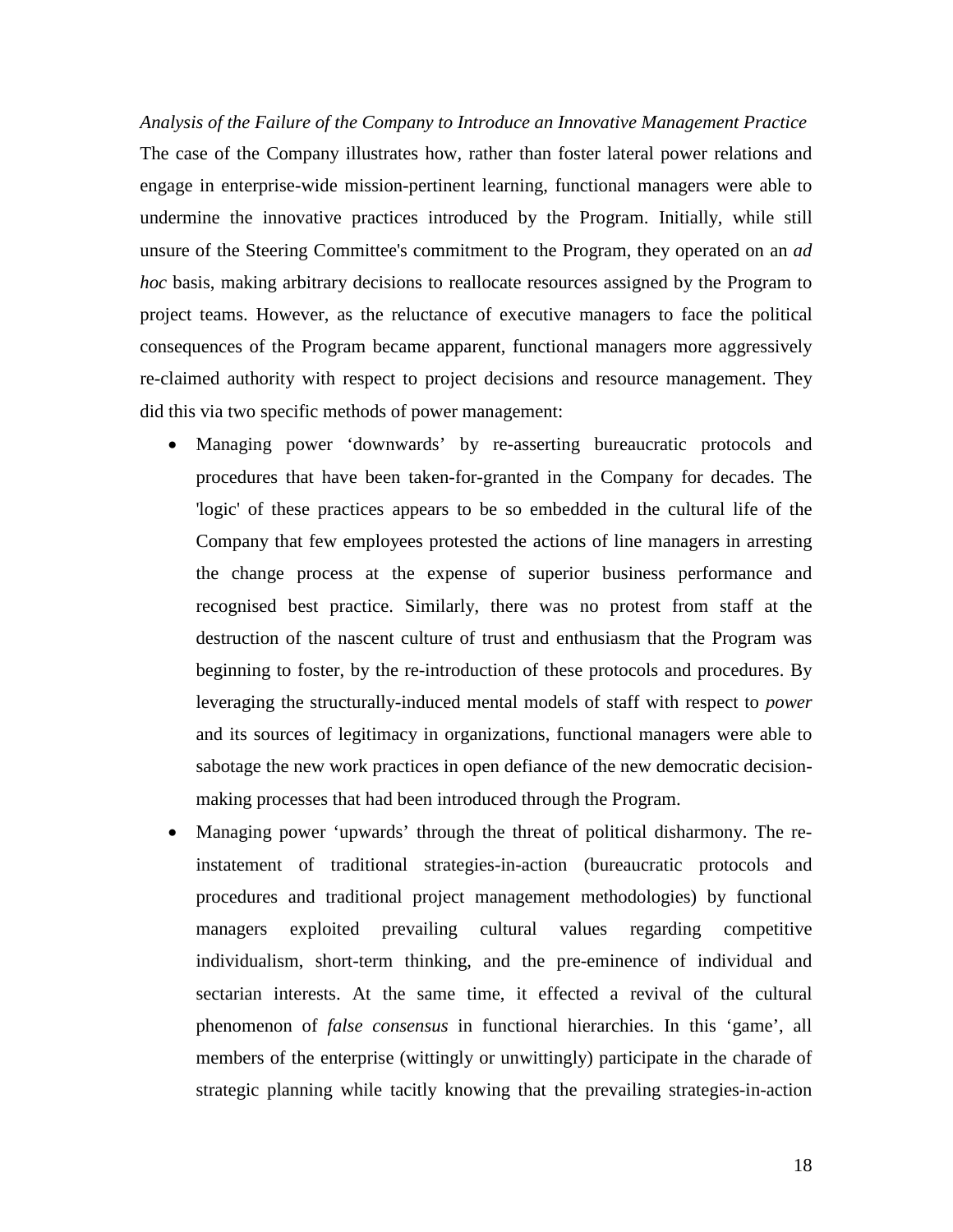are the way 'the world really works'. In functional hierarchies, the process of formulating 'espoused strategies', which cannot be executed, is as much an accepted part of management routine as are the 'strategies-in-action', which are usually not made explicit, but which are easily executed courtesy of the enterprise logic. This results in a situation of strategy-contradiction. When faced with an open rebellion from functional managers, the executive management of the Company very quickly chose political harmony over business transformation and superior results. As salaried leaders, they appear to have viewed such a strategy to be in their own interests. Interestingly, this reversion of the entire executive management contingent to the traditional order occurred without questions about the legitimacy of their strategic turn-around from anyone in the Company other than the PMO manager<sup>[i](#page-24-0)</sup>.

The constraints imposed upon strategy execution by the taken-for-granted structure and culture of the organization, are invisible because of the socialization of staff to the prevailing enterprise logic. The socialization process reifies structural and cultural conditions, so that they are perceived as 'natural'. On this point, Zuboff and Maxmin (2003: 21) argue that,

> the standard enterprise logic has become so deeply taken for granted that it is no longer visible. People do not question assumptions that they no longer see. … Change management would not be the industry it is if organizations were changing. Change management is huge precisely because organizations are *not* fundamentally changing. … the standard enterprise logic is organized to reproduce itself at all costs, even when it is commercially irrational to do so. It is through these processes, so often undiscussable, that organizations defy change, even when they say they are changing.

As the explicit logic of the Program contradicted the tacit enterprise logic of the Company, its validity in the minds of all staff was tenuous at best. This was evident throughout the Program. For example, during training workshops and when attempting to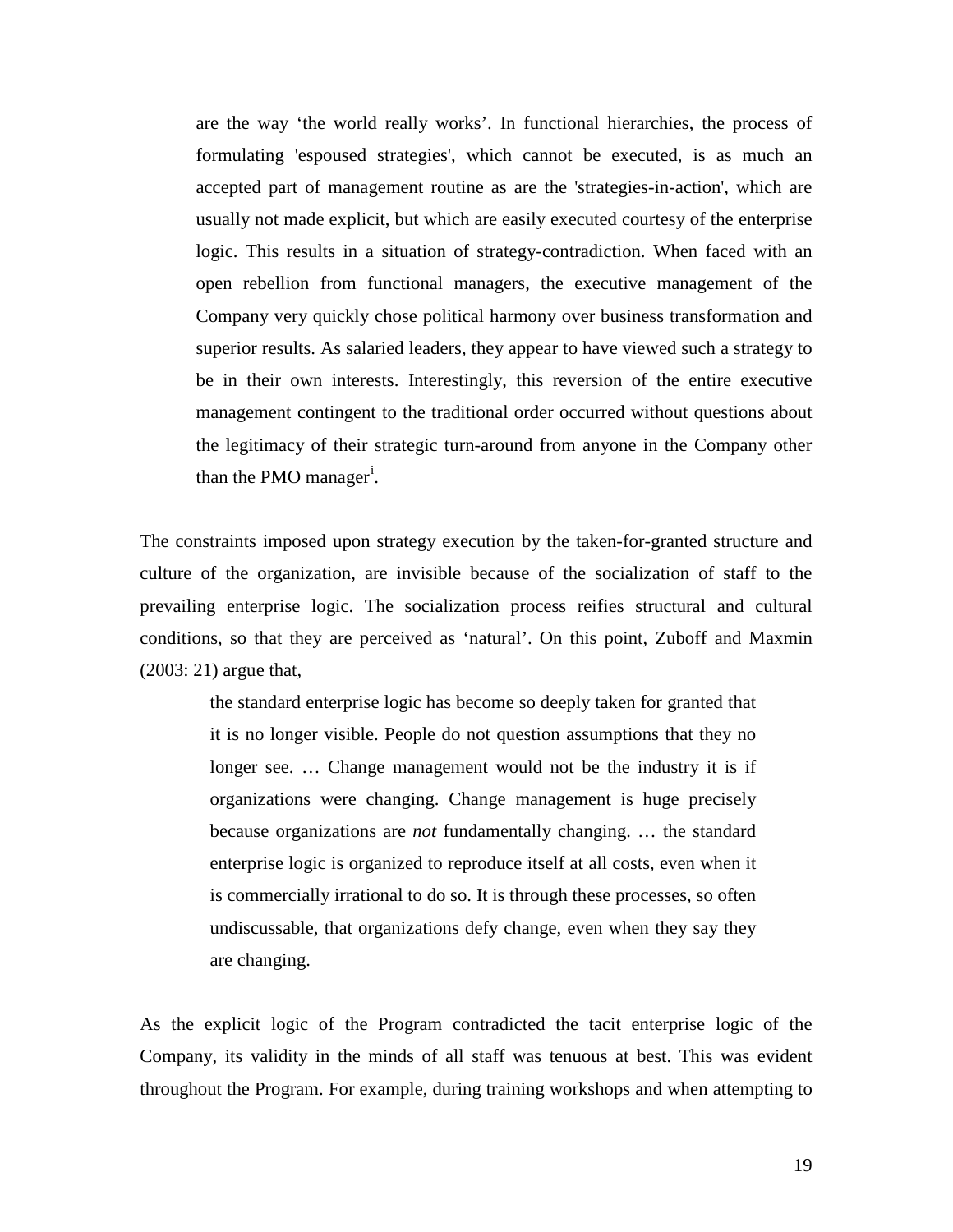encourage compliance with the Program, the PMO Manager found it necessary to identify with the managerial hierarchy in order to ensure his legitimacy in the minds of the workshop participants. A consequence, therefore, of the functional hierarchical structure is an organizational culture wherein the link between espoused strategy/values and strategy/values-in-action has been mystified, enabling leadership failure to be easily rationalized (see Sarason, 1972; Gardner, 1965). In this kind of organizational culture, salaried executive managers are able to protect their self-interest through risk-averse and conservative practices.

Functional managers, at first guided by assumptions that the change initiative would fail as many previous change programs in the Company had failed, tolerated the new order until it became clear that this change was being driven by someone (the PMO manager) who was resolute about its implementation. From our observations, once measured business benefits began to be explicitly documented and tabled at the Steering Group meetings, the moment for open rebellion by functional managers had arrived. At that point they realized that unless stopped immediately, the Program would permanently transform the old order of the Company. Through veiled threats by some, and less subtle forms of aggressive confrontation by others, line managers initially attempted to persuade the PMO manager to allow 'greater flexibility' in the operation of the new practices  $- a$ tactic that would have undermined the integrity of the Program and thus destabilized the new order. When this failed to stop the progress of the transformation, the only remaining action left was to sabotage the Program and ensure that the PMO manager was retrenched. Thus, because the logic of the Program could not be resisted on rational business grounds by the executive management of the Company, it brought into play the full range of insidious defensive mechanisms available to those who have a vested interest in undermining change in organizations structured as a functional hierarchy.

## **Transforming Structural Form in the Interests of Learning**

In spite of the increasing signs that functional hierarchical structures are inhibiting mission-pertinent learning in organizations, this organizational form persists, and functional 'experts' – who Sullivan (quoted by Peters, 2003) describes as 'very expensive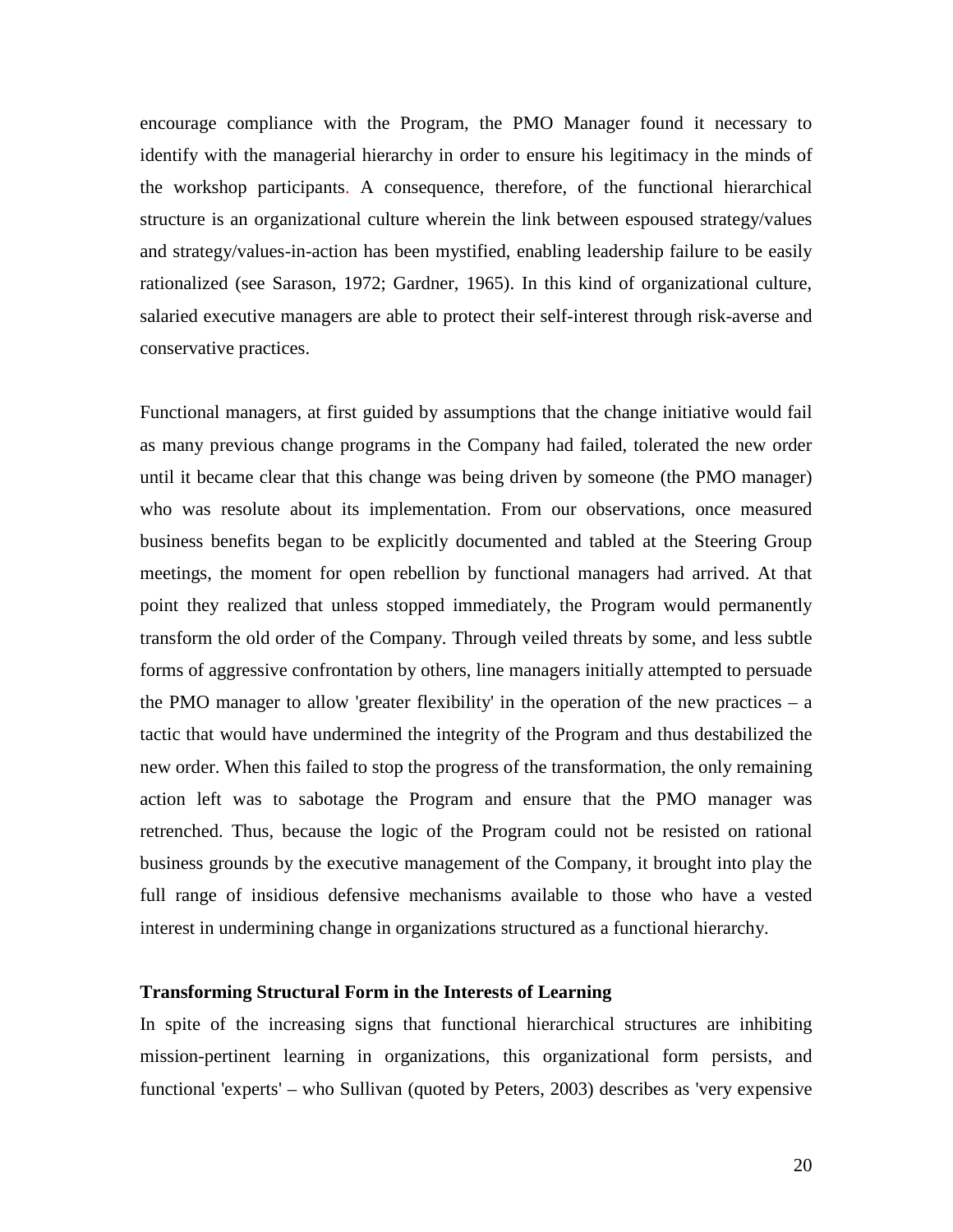microchips' – continue to dominate decision-making in organizations. Little heed has been taken of statements, such as that of Deprez & Tissen (2002: 1) that 'the organizations we created have become tyrants. They have taken control, holding us fettered, creating barriers that hinder rather than help our businesses', and the prediction of Boyett & Conn (1991: 109) that 'in *Workplace 2000*, rigid hierarchies will be dismantled, as will ceremonial trappings of power', seems naïvely optimistic in retrospect. As Jacques (2003: 137) points out, over 85% of the workforce in economically developed nations is still employed in hierarchically structured organizations.

The transformation of the 'deep structure' of organizations - change that 'alters the basic structures and therefore affects every premise, assumption and activity that derives from or depends upon those structures' (Zuboff and Maxmin, 2003: 19) is clearly a difficult task. The relatively recent introduction of the so-called matrix structure with the claim that it offers 'the best of both worlds' by preserving 'the benefits, such as information sharing and continuity, of the functional department structure, while enabling crossfunctional coordination on a project basis' (Payne, 1993: 240) seemed for a while to offer organizations a way to 'have their cake and eat it'. By combining functional specialization with cross-functional business product or project specialization, and superimposing a product or project structure on an existing function-based structure (with resources assigned from vertical units to horizontal units - see Alsène, 1999 and Van Der Merwe, 2001), it was hoped that the constraints of the functional hierarchical structure could be overcome. However, as the case study demonstrates, functional silos continue to dominate decision-making and power management practices in such hybrid structures (Alsene, 1999; Bishop, 1999; Miles *et al*, 1997; Payne, 1993). As Bishop (1999: 9) argues, 'it is the functional departments (that often control the resources and information vital to the success of the cross-functional team) that can and often do sabotage the efforts of the cross-functional team'. Thus the emergence of the matrix structure can be seen as an example of 'adaptive' rather than 'deep' change, enabling leaders of functional hierarchies to successfully accommodate pressure for structural transformation without fundamental change to the political *status quo*.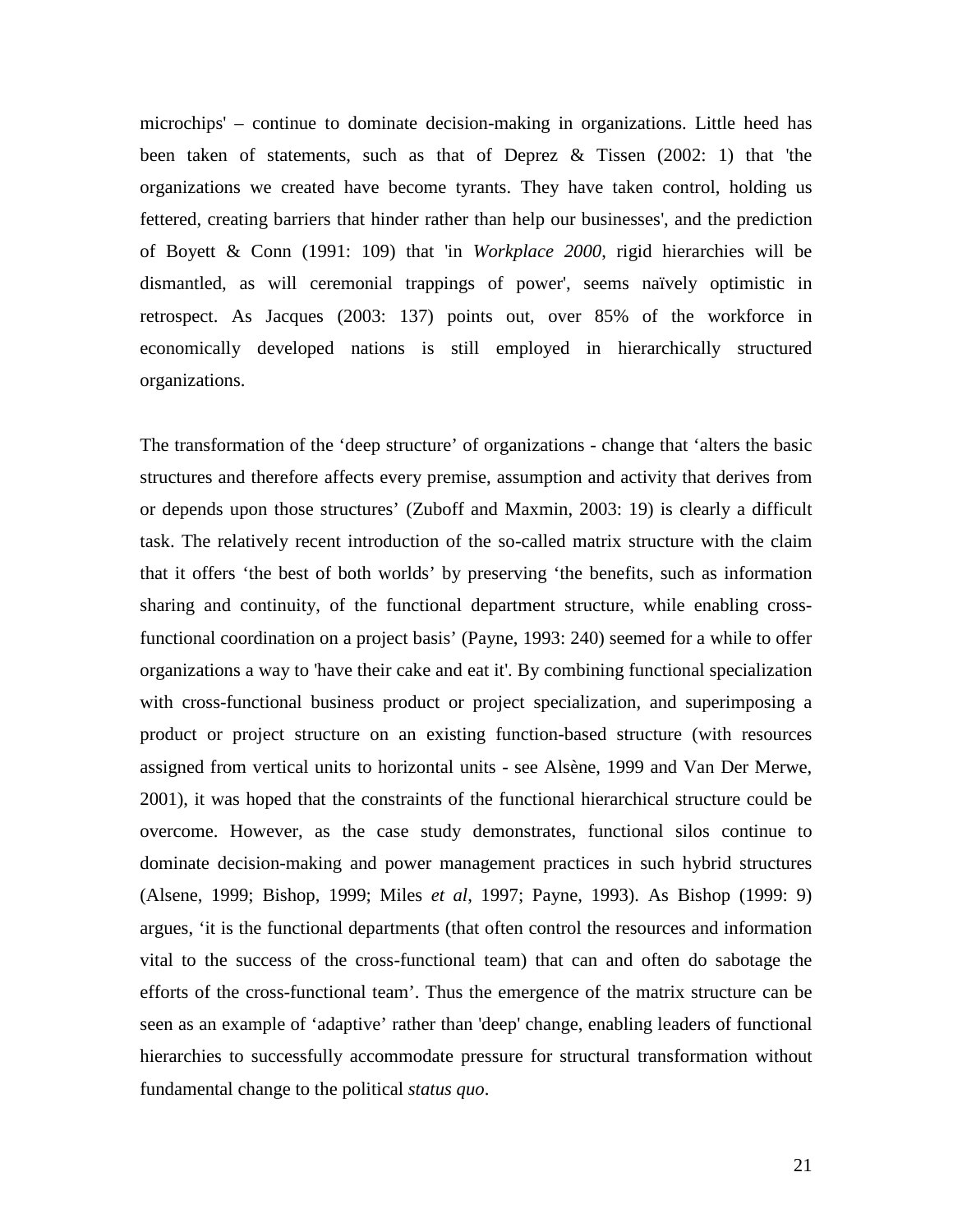With suitable frames of reference regarding the relationship between structure and mission accomplishment, leaders need to explore the range of organizational forms that are emerging as appropriate alternatives to the functional hierarchy. Such forms include *cellular* (Miles *et al*, 1997); *federal* (Handy, 1994); *hypertext* (Nonaka & Takeuchi, 1995); *communities of practice* (Wenger, 1999) and *network* (Lipnack *et al*, 1994) structures. At the core of each of these alternative structures is the concept of stakeholder co-ownership and an emphasis upon lateral power relations between them. These principles, however, may constitute the biggest challenge for leaders groomed in hierarchically structured organizations, as these leaders are required to sponsor the process of their own disempowerment – to empower others by transforming the structure of the organization in ways that facilitate the development and liberation of the entrepreneurial capabilities of all staff (Foster & Kaplan, 2001; Boyett & Conn, 1991). The political culture embedded in organizations historically structured as functional hierarchies, makes most business leaders deeply *suspicious* of such a strategy. In a study of the introduction of cross-functional project teams in functionally and hierarchically structured organizations, Bishop (1999: 7) argues that,

> ... in many cases, the culture of the firm encompasses decades of established business practices and formal functional reporting structures and … going to a team culture could be personally counterproductive for [it's] leaders, who are the very people who need to sponsor the activity to change the organizational culture!

We have argued that in functional hierarchical organizations management control is a more powerful need and entrenched mental model than the need for business results. Thus, it may take dramatic events and crises in organizational performance, such as those predicted by Peters (2003), before such mental models are re-visited. In addition, it may require the same level of publicity and transparency of the results of business organizations as is the case with elite sports teams, for business leaders to elevate the need for results above that for control. Even with the (cognitive) support of the leader, structural transformation is difficult, in that, at the first sign of a crisis, the leader's old mental models about structure, authority and control are likely to be re-asserted and the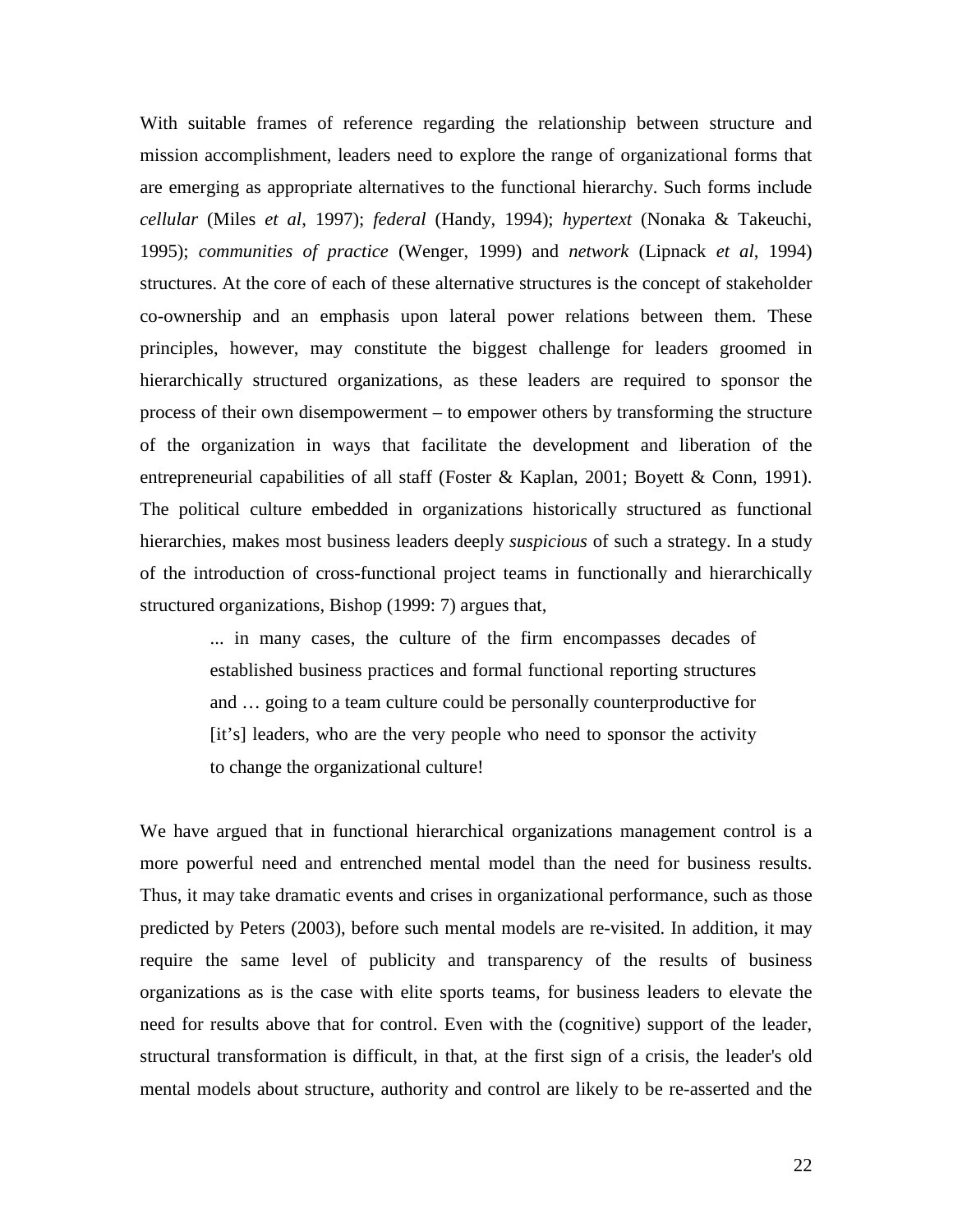inappropriate power management practices that emanate from them to be re-enacted (Kim, 1993; Kets de Vries, 1993). In this respect, drawing on Sarason's (1972) concept of an 'external critic', Dovey & White (2005) argue the need for an extra-organizational role through which the power of those with formal authority in business organizations can be mediated effectively in the interests of relevant organizational transformation.

#### **Conclusion**

In this paper, we have explored the role of the prevailing enterprise logic in the inhibition of the transformational learning required in organizations that are attempting to compete through innovation. We go on to argue for a new form of enterprise logic – one characterized by emergent structures, shared ownership, and broadly distributed 'nonauthoritarian' power bases – through which the creativity and learning capabilities of all staff can be built and leveraged.

We have attempted to outline some of the difficulties involved in the transformation of the enterprise logic in organizations. In particular, our argument has focused upon the irony that the factors that made the functional hierarchy so successful as a structural form in the industrial capitalist era – namely the 'de-humanization' of the workplace through the principle of *sine ira ac studio*; the functional division of work; and the establishment of hierarchical power relations – are at the heart of its inhibition of the creativity and learning required for success in the era of knowledge capitalism. Through the use of a case study, we have shown that the transformation of this legacy structure (and the learning-averse culture that it spawns) is a very difficult task – one that many conventional leaders in organizations are ill-equipped to manage.

The key implication of our findings is the need to broaden the concept of leadership in organisations to incorporate the role of 'structural architect'. Given the distributed nature of knowledge and the other key intangible resources necessary for creativity and innovation in organizations, the orchestration of organizational change requires the identification and implementation of new structural forms to underpin the development of a more appropriate form of enterprise logic. This, we show, is a complex and difficult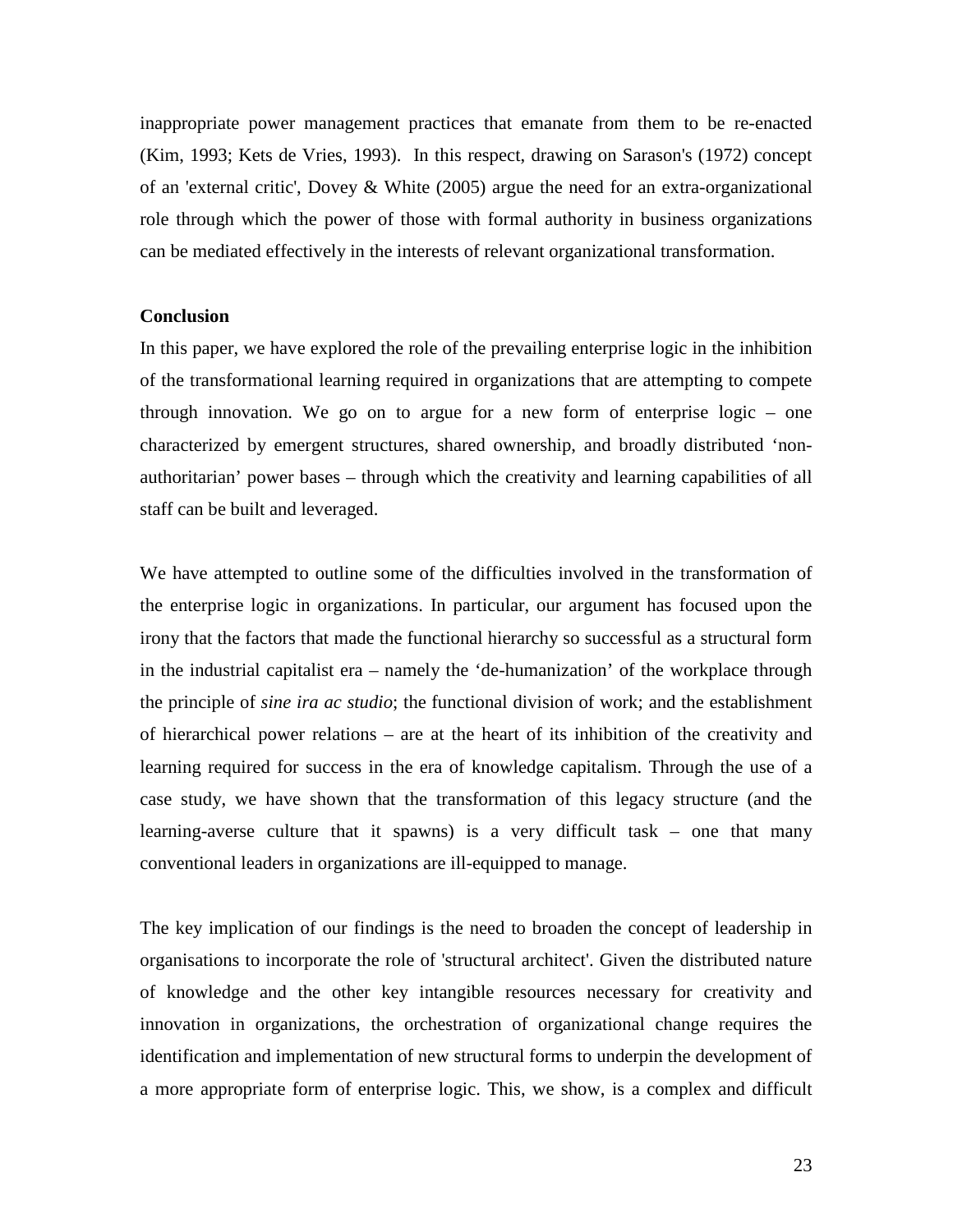task that requires managers to 'give away' their power in order to realize it in new shared forms – something that it is unlikely to happen in organizations where the prevailing, and taken-for-granted, enterprise logic militates against such action.

We recognise that action research – and particularly insider action research - is vulnerable to bias and unconscious distortion with respect to the political and knowledge interests of the researcher(s) (see Coghlan, 2003). Thus our portrayal of the dynamics of organizational transformation in the Company may well have been influenced unwittingly by our roles and interests – especially those of the PMO manager. Furthermore, given the privileged relationship the 'external' action-researcher enjoyed with the PMO manager (whose postgraduate research he had supervised over several years), as opposed to his relationship with other senior managers in the Company, and the politics surrounding the retrenchment of the PMO manager, it is possible that such circumstances unintentionally influenced the analysis of the case study. While not necessarily undermining the validity of our analysis, issues such as these endorse the need for further research – particularly action research - into the complex role of, and relationship between, enterprise logic, ownership, and leadership in organizations that are seeking to innovate as a competitive strategy. However, while the 'deep insights' facilitated by insider action research are crucial to gaining a clearer understanding of these complex relationships, such insights need to be evaluated against a backdrop of broader methodological perspectives. In offering a detailed analysis of one company's failure to transform, we hope to provoke further research and debate around the role of enterprise logic in an organization's capacity to learn and innovate.

 $\overline{a}$ 

<sup>&</sup>lt;sup>i</sup> In the Australian context, the pervasive assumption of hierarchical structures as 'the way the world works' is an unfortunate consequence of the colonial history of the country and the fact that most large organizations in Australia are still externally owned (see Mintzberg, 1983).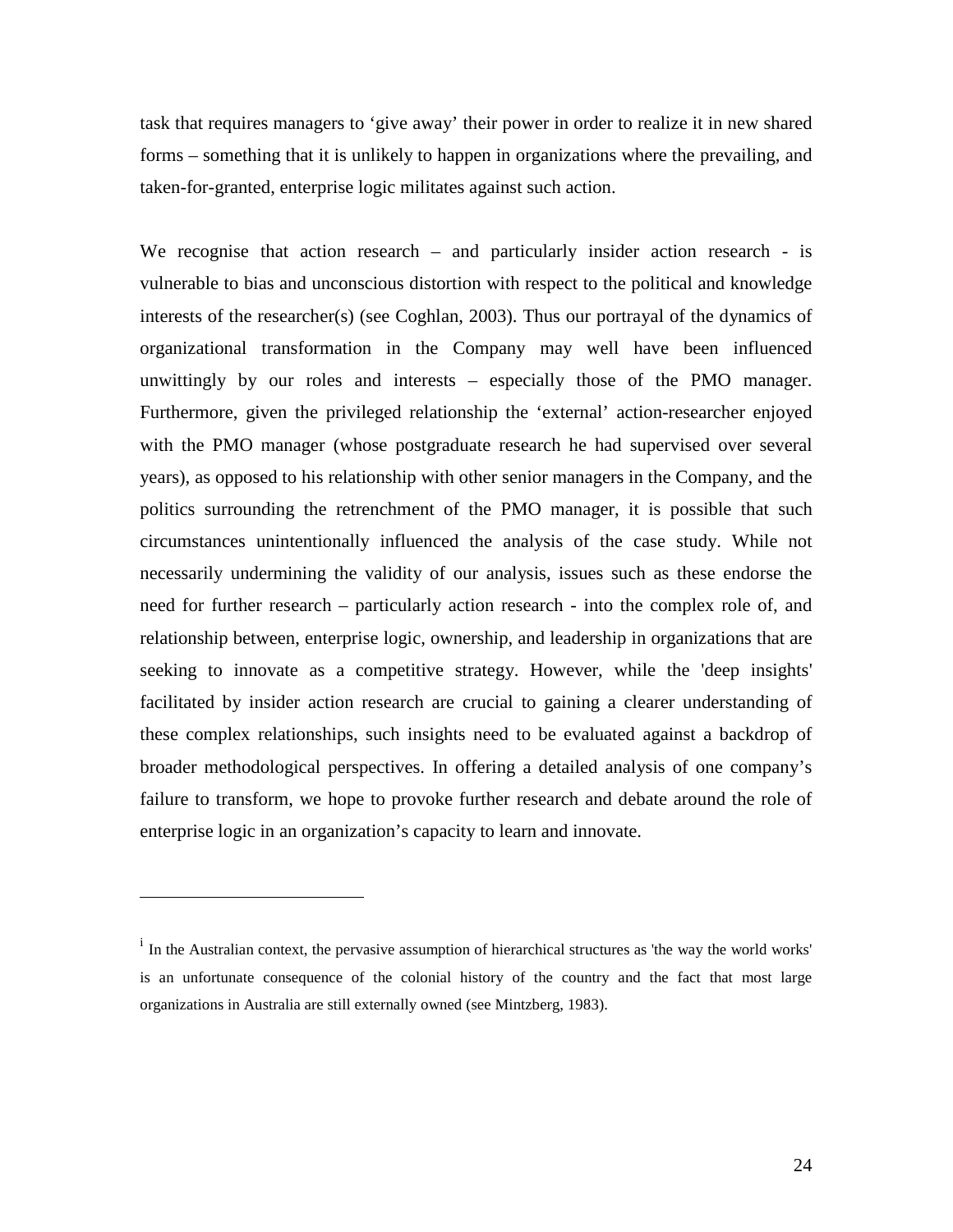### **References**

 $\overline{a}$ 

Archer, N. & Ghasemzadeh, F. (1999) 'An Integrated Framework for Project Portfolio Selection', *International Journal of Project Management* 17(4): 207-216.

Alsene, E. (1999) 'Internal Changes and Project Management Structures Within Enterprises', *International Journal of Project Management* 17(6): 367-377.

Barley, S. (1986) 'Technology as an Occasion for Structuring', *Administrative Science Quarterly* 31: 78-109.

Bishop, S. K. (1999) 'Cross-functional Project Teams in Functionally Aligned Organisations', *Project Management Journal* 30(3): 6-10.

Boyett, J. & Conn, H. (1991) *Workplace 2000*. New York: Dutton.

Choo, C.W. (1998) *The Knowing Organization: How Organizations Use Information to Construct Meaning, Create Knowledge, and Make Decisions*. Oxford: Oxford University Press.

Coghlan, D. (2003) 'Practitioner Research for Organizational Knowledge: Mechanisticand Organistic-oriented Approaches to Action Research', *Management Learning* 34 (4): 451-463.

Davies, R. (1993) 'Making Strategy Happen: Common Patterns of Strategic Success and Failure', *European Management Journal* 11(2): 201 – 213.

Dell, M. (1999) 'Maximum Speed', *Executive Excellence* 16, 1: 15-16.

Deprez, F. & Tissen, R. (2002) *Zero Space: Moving Beyond Organizational Limits.* San Francisco: Berrett-Koehler.

Dougherty, D. (1999) 'Organizational Capacities for Sustained Product Innovation', *Advances in Management Cognition and Organizational Information Processing* 6: 79- 114.

<span id="page-24-0"></span>Dovey, K. & Singhota, J. (2005) 'Learning and Knowing in Teams: Lessons for Business from Professional Sport', *Development and Learning in Organizations: An International Journal* 19(3): 18-20.

Dovey, K. & White, R. (2005) 'Learning About Learning in Knowledge-Intense Organizations', *The Learning Organization* 12(3): 246-260.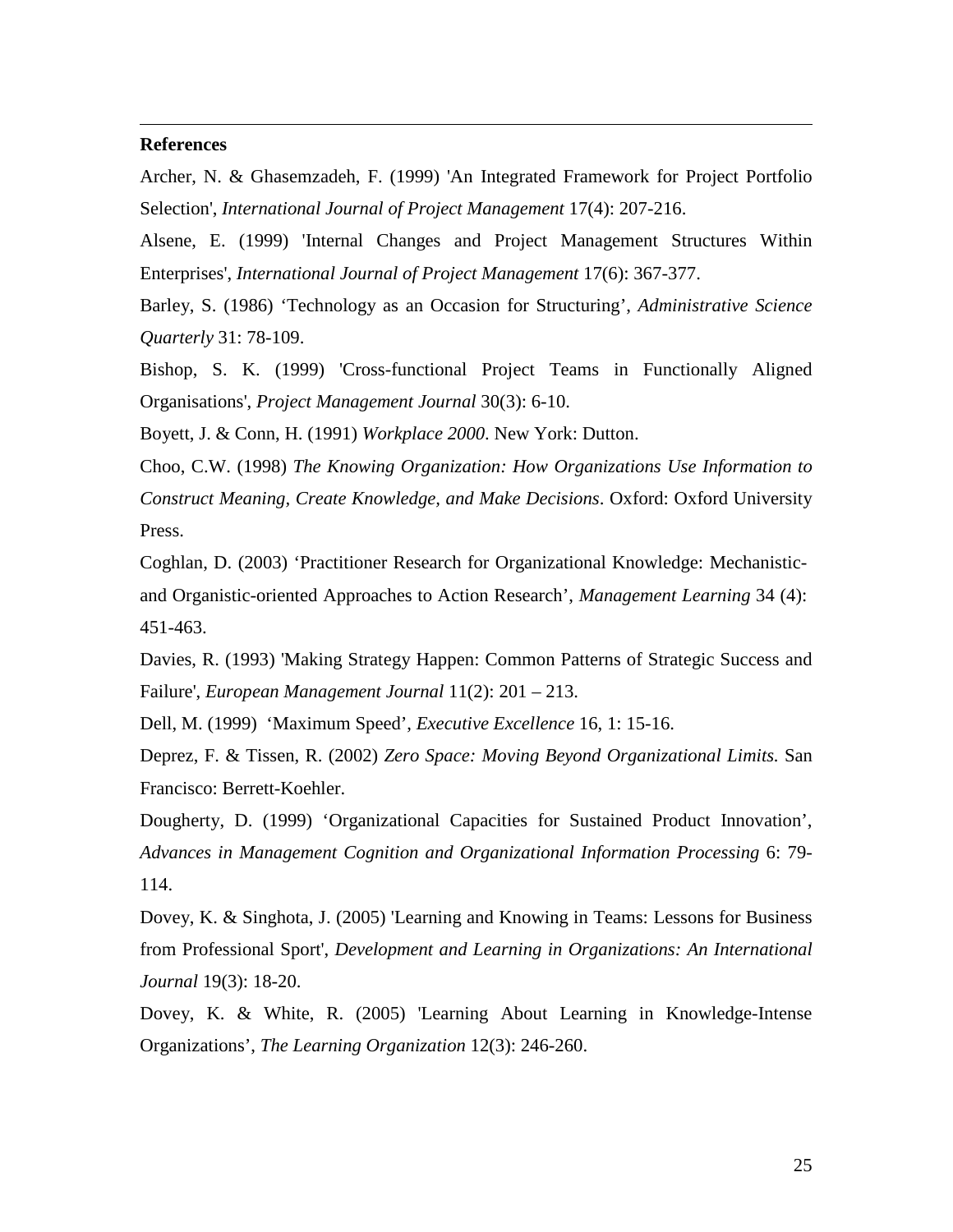Fenech, B. & Dovey, K. (2005) 'Evaluating Project Management Maturity Models: An Analysis of Business Needs'. In *Proceedings of the 2005 PMI Global Conference – Asia Pacific*. Newton Square (Pennsylvania): Project Management Institute.

Foster, R. & Kaplan, S. (2001) *Creative Destruction: Why Companies that are Built to Last Underperform the Market – and How to Successfully Transform Them*. New York: Currency Books.

Friedman, T. (1999) *The Lexus and the Olive Tree*. London: Harper-Collins

 $\overline{a}$ 

Gardner, J. (1965) 'Education for Renewal'. Occasional Papers 101. Boston: American Association of Collegiate Schools of Business.

Gee, J., Hull, G., & Lankshear, C. (1996) *The New Work Order: Behind the Language of the New Capitalism*. Sydney: Allen & Unwin.

Grint, K. (2005) *Leadership: Limits and Possibilities*. Basingstoke (Hants): Palgrave.

Handy, C. (1994) *The Age of Paradox*. Boston: Harvard Business School Press.

Jacques, E. (2003) 'Ethics for Management', *Management Communications Quarterly* 17(1): 136-142.

Kets de Vries, M. (1993) *Leaders, Fools and Imposters: Essays on the Psychology of Leadership*. San Francisco: Jossey-Bass.

Kim, D. (1993) 'The Link Between Individual and Organizational Learning', *Sloan Management Review* 35(1): 37-50.

Lave, J. & Wenger, E. (1991) *Situated Learning: Legitimate Peripheral Participation*. Cambridge: Cambridge University Press.

Leonard-Barton, D. (1995) *Wellsprings of Knowledge: Building and Sustaining the Sources of Innovation*. Boston: Harvard Business School Press.

Lipnack, J., Stamps, J. & Wight, O. (1994). *The Age of the Network: Organizing Principles for the 21st Century*. New York: Wiley and Sons.

Miles, G., Heppard, K., Miles, R. & Snow, C. (2000) 'Entrepreneurial Strategies: The Critical Role of Top Management'. In Meyer, D. & Heppard, K.(Eds) *Entrepreneurship as Strategy*. Thousand Oaks (California): Sage.